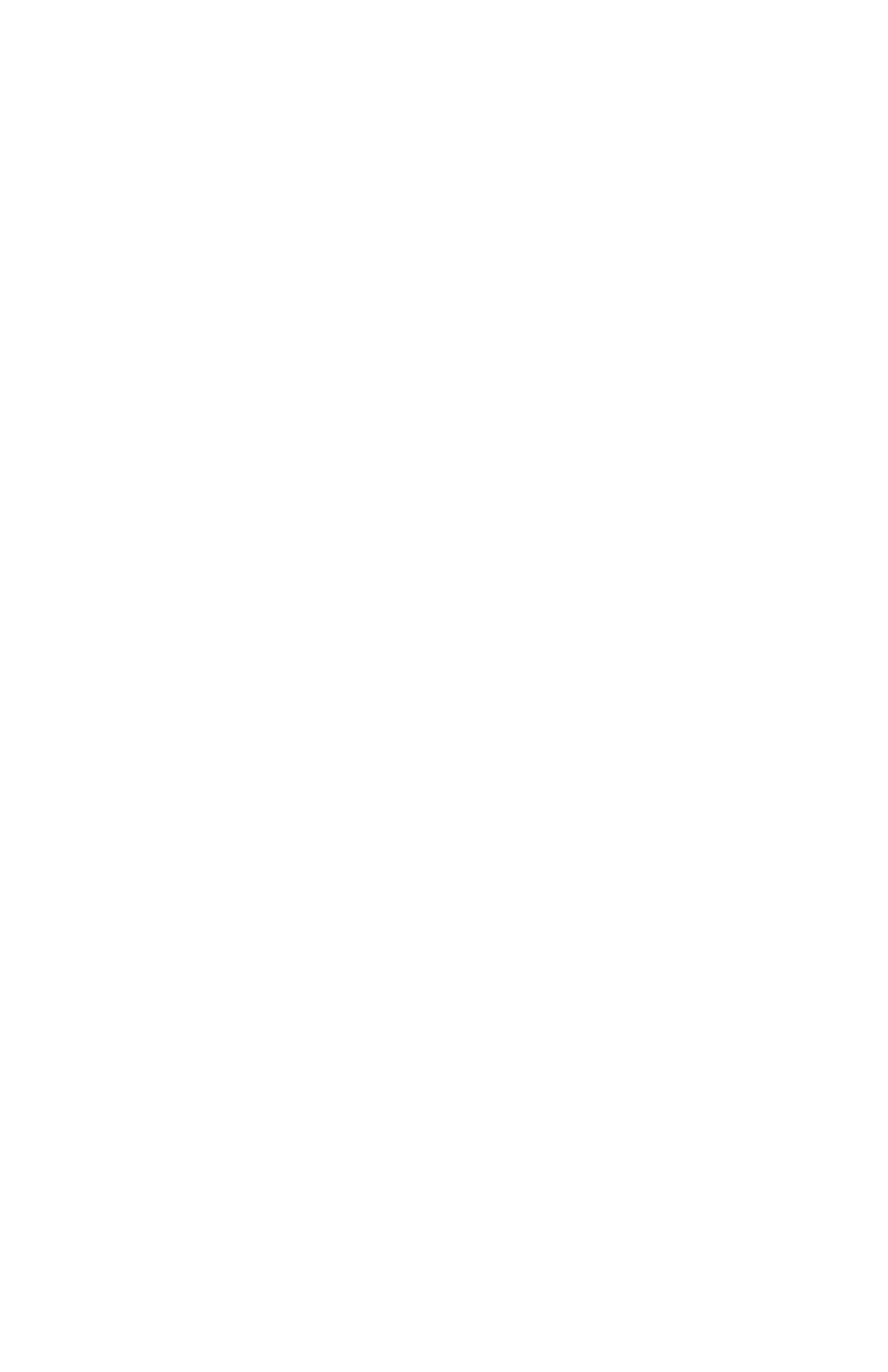

# *Welcome to The Plaza*

Long considered a timeless icon of luxury, The Plaza has defined excellence for more than a century. In-Room Diningat The Plaza continues this uncompromising tradition of luxury and excellence by offering our guests an exceptional dining experience in the comfort and privacy of a guest room or suite. The In-Room Dining menu blends classical and modern cuisine with an international contemporary flair.

In-Room Dining is available 24 hours a day. To place your order, please contact the In-Room Dining department directly from your telephone.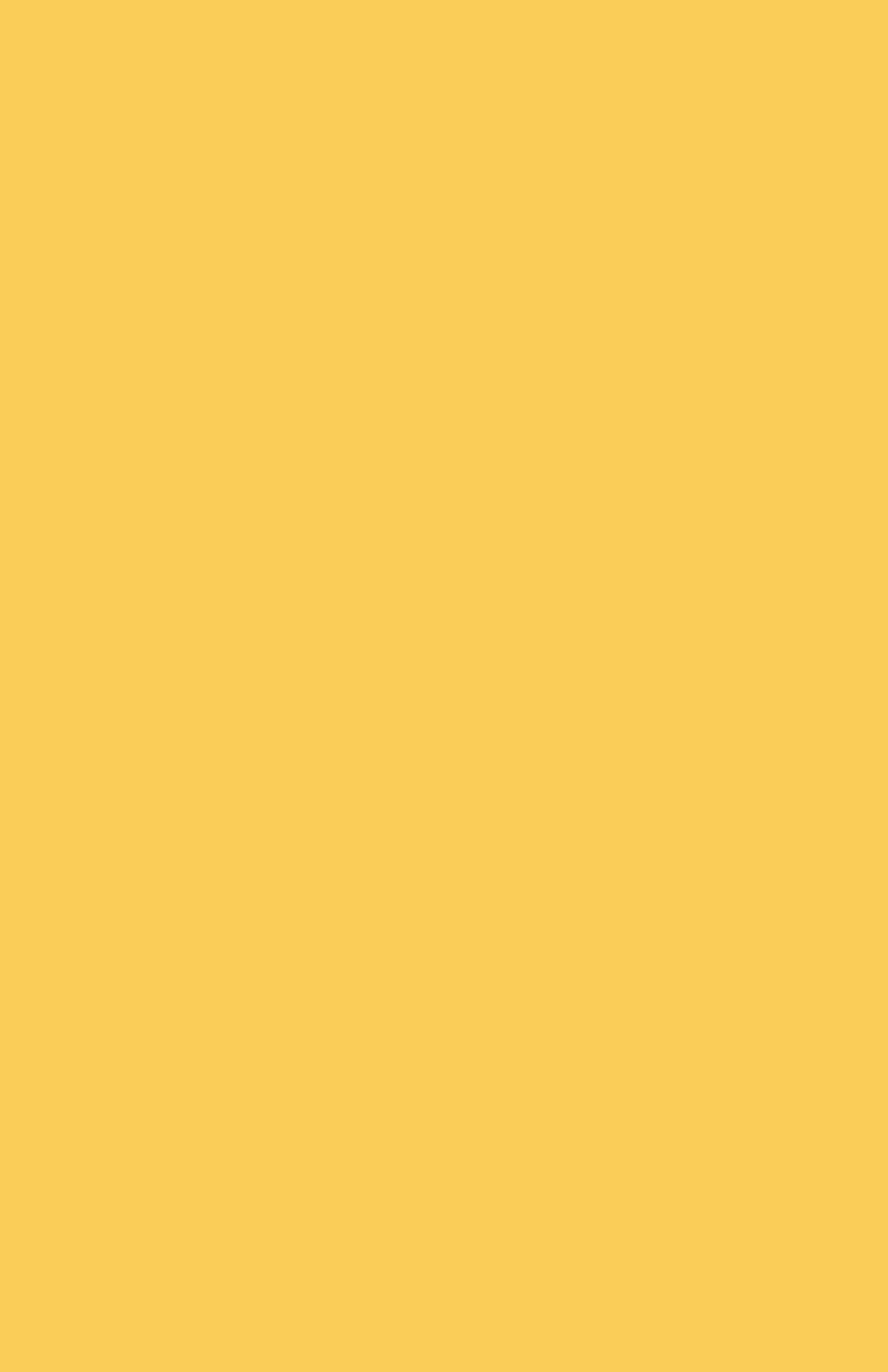*Breakfast Menu*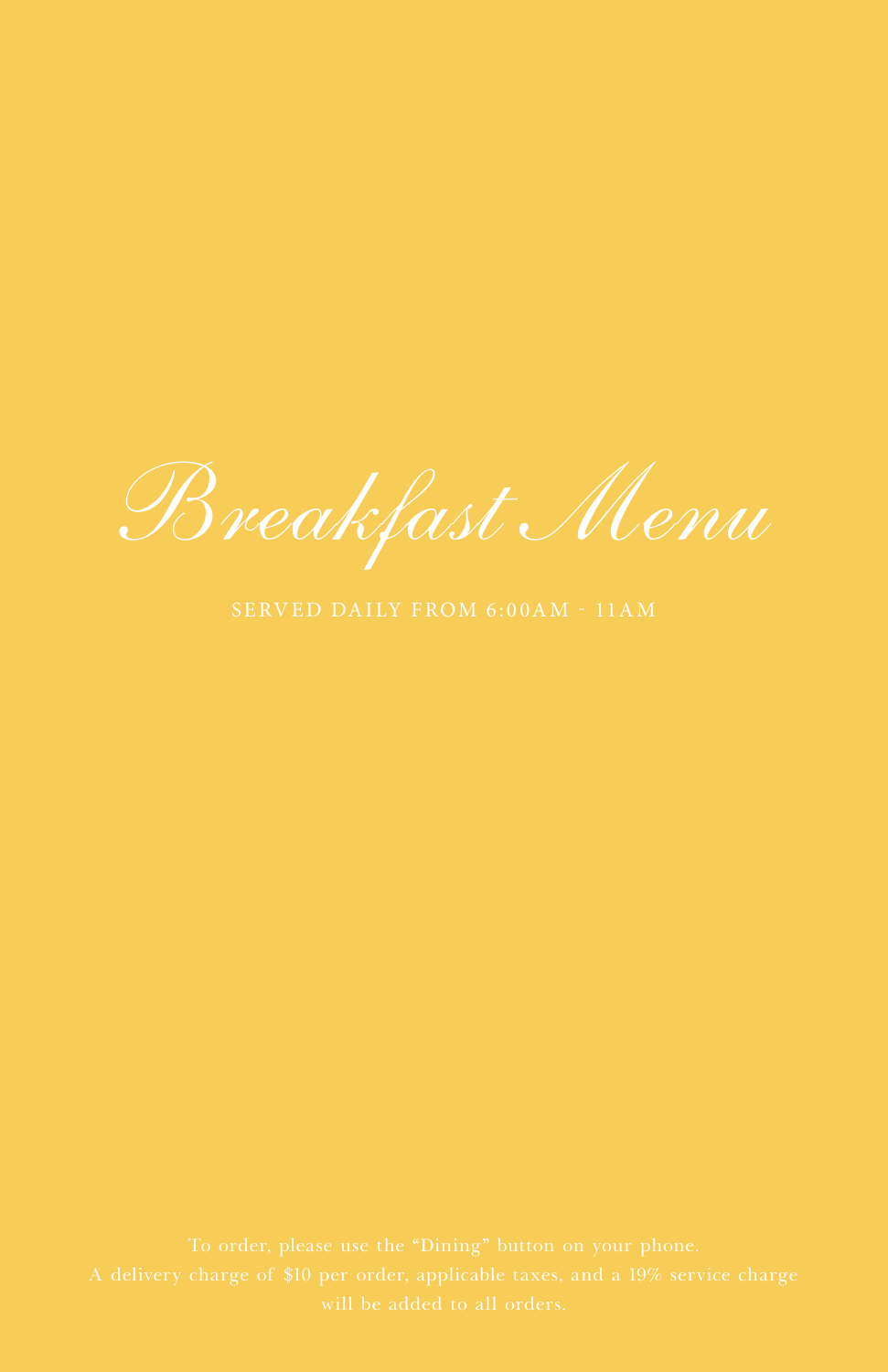*Light Breakfasts*

# CEREALS & GRAINS 15 choice of cereals with milk *add* fresh berries or bananas (4 ea)

HOUSE-MADE TOASTED GRANOLA 19 *choice of:* whole milk, skim milk, almond milk or soy milk fresh berries or bananas

> ACA I BOW L 22 triple berry granola, banana & berries

MCCANN'S STEEL CUT IRISH OATMEAL 18 golden raisins, golden raisins, organic brown sugar

> GR A NOLA PAR FAIT 20 greek yogurt, seasonal berries, honey

> > YOGURT CUP 15 greek yogurt, seasonal fruit

SEASONAL FRUIT SALAD or MIXED BERRIES small 15 / large 20

SIDE OF FRUIT 15

*choice of:* grapefruit supremes or seasonal fruits

#### FRESH BAKED PASTRIES 19

*choice of three:* butter croissant, pain au chocolat, almond croissant seasonal danish, seasonal muffin, bran muffin

TOAST 10

*choice of:* sourdough, rye, wheat, white, multigrain, English muffin, gluten-free, bagel

Please inform In-Room Dining of any allergies.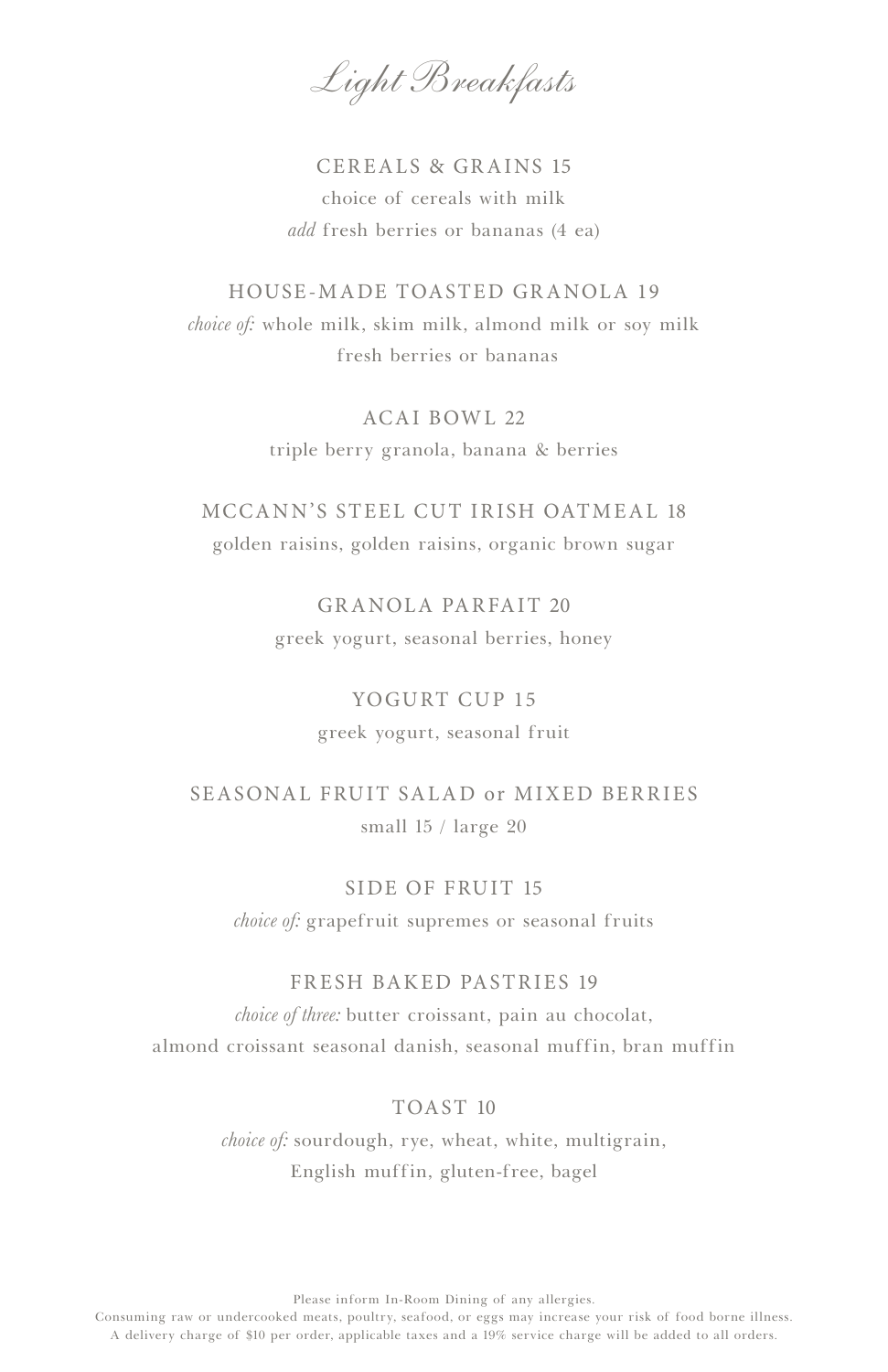*Complete Breakfasts*

#### THE PLAZA CONTINENTAL 38

*choice of three:* fresh baked pastries butter croissant, pain au chocolat, almond croissant, seasonal danish, seasonal muffin, toasted breads *choice of:* freshly squeezed juice, coffee or organic loose leaf tea

#### FIFTH AVENUE CONTINENTAL 45

seasonal sliced fruits, New York cheeses, seasonal fruit yogurt *choice of three:* fresh baked pastries butter croissant, pain au chocolat, almond croissant, seasonal danish, seasonal muffin, toasted breads *choice of:* freshly squeezed juice, coffee or organic loose leaf tea

#### THE CENTRAL PARK 39

granola parfait with seasonal berries & Greek yogurt, honey & seasonal muffin *choice of:* freshly squeezed juice, coffee or organic loose leaf tea

#### THE PLAZA AMERICAN 48

two cage free eggs any style served with roasted tomato, breakfast potatoes, choice of toast *choice of:* bacon, chicken-apple sausage, Keswick pork sausage *choice of:* freshly squeezed juice, coffee or organic loose leaf tea

#### THE COLUMBUS CIRCLE 40

*choice of:* plain buttermilk *or* gluten-free pancakes *or* French toast *add* banana, blueberry, chocolate chip (2 ea) maple syrup & seasonal fruits salad *choice of:* freshly squeezed juice, coffee or organic loose leaf tea

#### ARABIC BREAKFAST 49

two cage free scrambled eggs, breakfast potatoes, foul medames, marinated olives, Labneh, halloumi, hummus, pita bread *choice of:* freshly squeezed juice, coffee or organic loose leaf tea

Please inform In-Room Dining of any allergies.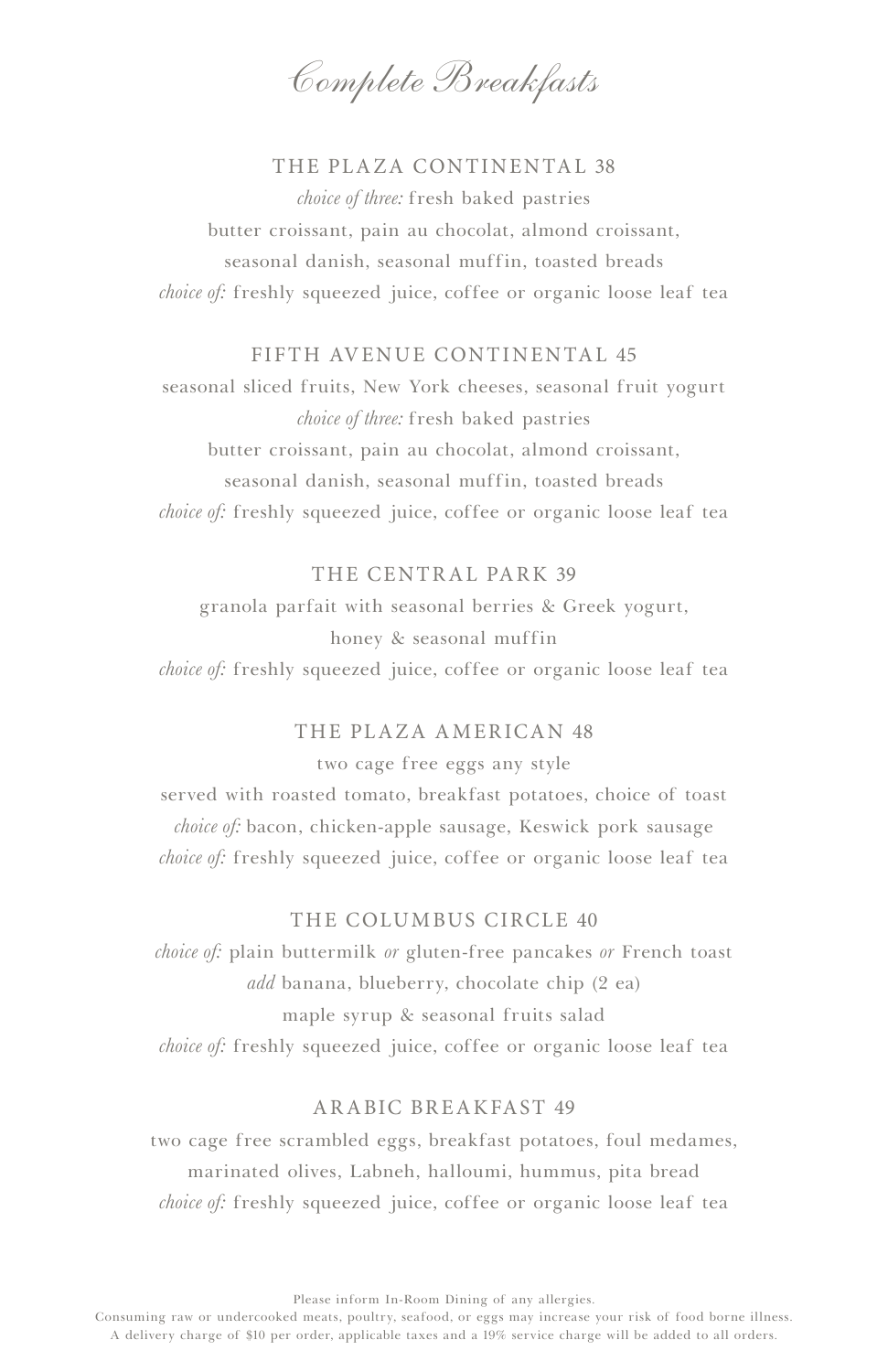*Specialty Breakfasts*

TWO CAGE FREE EGGS ANY STYLE 28 *choice of:* bacon, chicken-apple sausage, Keswick pork sausage served with roasted tomato, breakfast potatoes & choice of toast

THE PLAZA SIGNATURE EGGS BENEDICT 32 two cage free poached eggs, English muffin, black truffle, hollandaise sauce, served with roasted tomato & breakfast potatoes *choice of:* Canadian bacon,

#### BUTTERMILK PANCAKES 99

plain or gluten-free, New York maple syrup add banana, blueberry, chocolate chip, seasonal fruit compote (2 ea)

#### FRENCH TOAST 22

plain or gluten-free, New York maple syrup add banana, blueberry, chocolate chip, seasonal fruit compote (2 ea)

#### MAKE YOUR OWN OMELETTE 32 *choice of:* 3 items, *additional* items 2

cheddar, Swiss, American cheese, goat cheese, bacon, ham, bell peppers, jalapenos, tomato, red onion mushroom or spinach, served with roasted tomato, breakfast potatoes & choice of toast

#### SHAKSHUKA 31

two cage free poached eggs, cumin stewed tomatoes, onions, red & green peppers served with warm pita bread

#### AVOCADO & BURRATA TOAST 30

sourdough toast, crushed avocado, smoked salmon two cage free poached eggs

#### **ACCOMPANIMENTS**

1 for 9 / 2 for 14 / 3 for 19

bacon, chicken-apple sausage, Keswick pork sausage, smoked salmon, breakfast potatoes, housemade hush brown, cream cheese, sliced avocado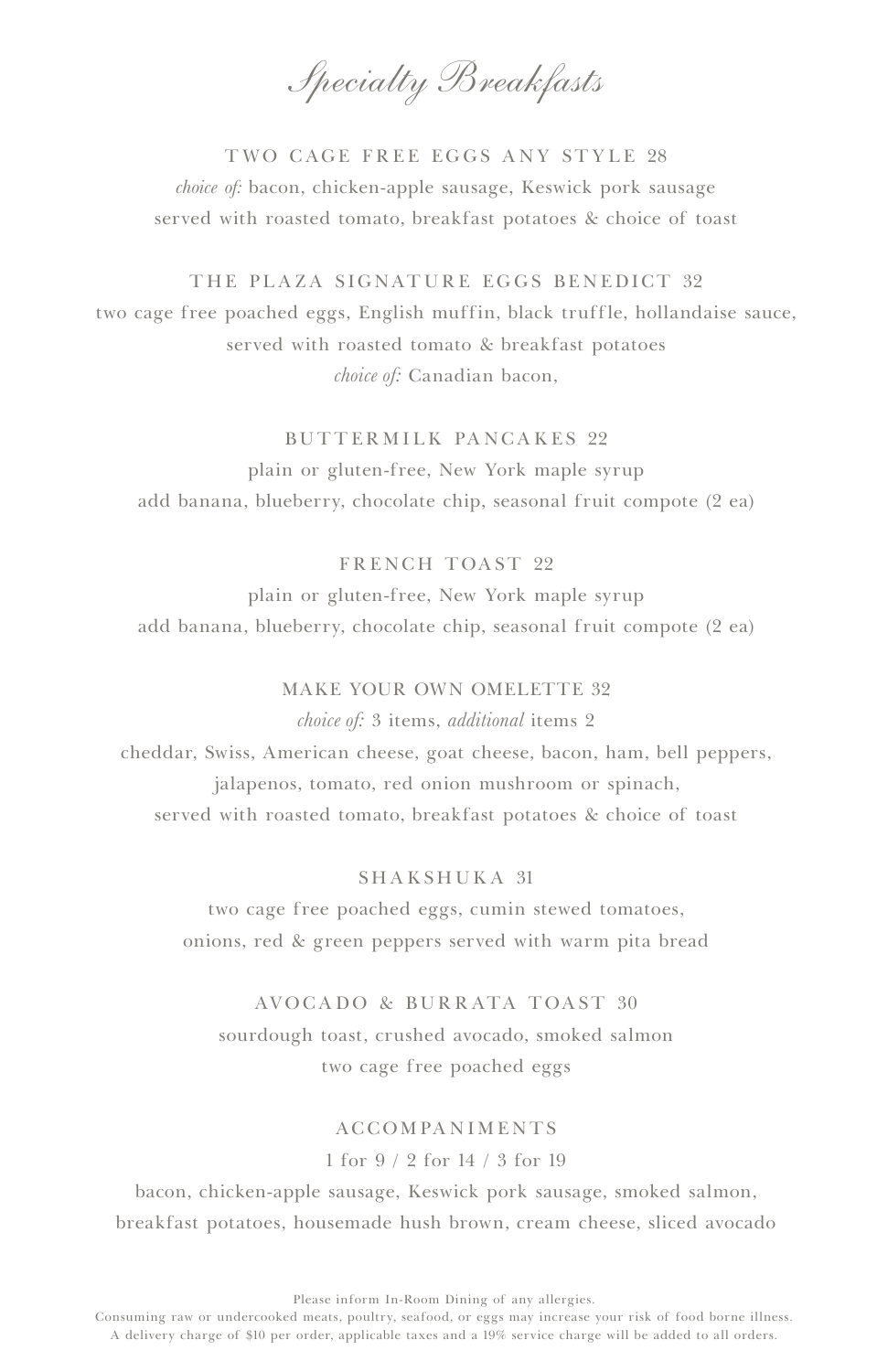*Beverages*

# HOT BEVERAGES 11 espresso, cappuccino, café latté, hot chocolate

organic loose leaf tea selection: english breakfast, earl grey, chamomile, green, mint, darjeeling

> FRENCH PRESS COFFEE small 15 / large 19

#### J U I C E S 10

organic apple juice, cranberry juice, tomato juice

FRESHLY SQUEEZED 13 orange juice, grapefruit juice

## GREEN CLEANSE 15 green apple, kale, cucumber & ginger

### PROTEIN SHAKE SMOOTHIES TROPICAL GREENS 18

pineapple, mango, carrot, coconut milk, lemon, wheatgrass, spinach

#### BERRY BANANA 18

strawberry, banana, coconut milk, lucuma, lemon, beet

#### APRICOT CRUSH 18

apricot, strawberry, dragon fruit, coconut water, carrot, coconut milk *choice of:* whole milk, skim, almond milk, soy milk *add on:* banana, avocado, dates, berries (2 each)

> BOTTLED WATER still / sparkling small 9 / large 14

#### SOFT DRINKS 9

coke, diet coke, coke zero, sprite, tonic, club soda, ginger ale

Please inform In-Room Dining of any allergies.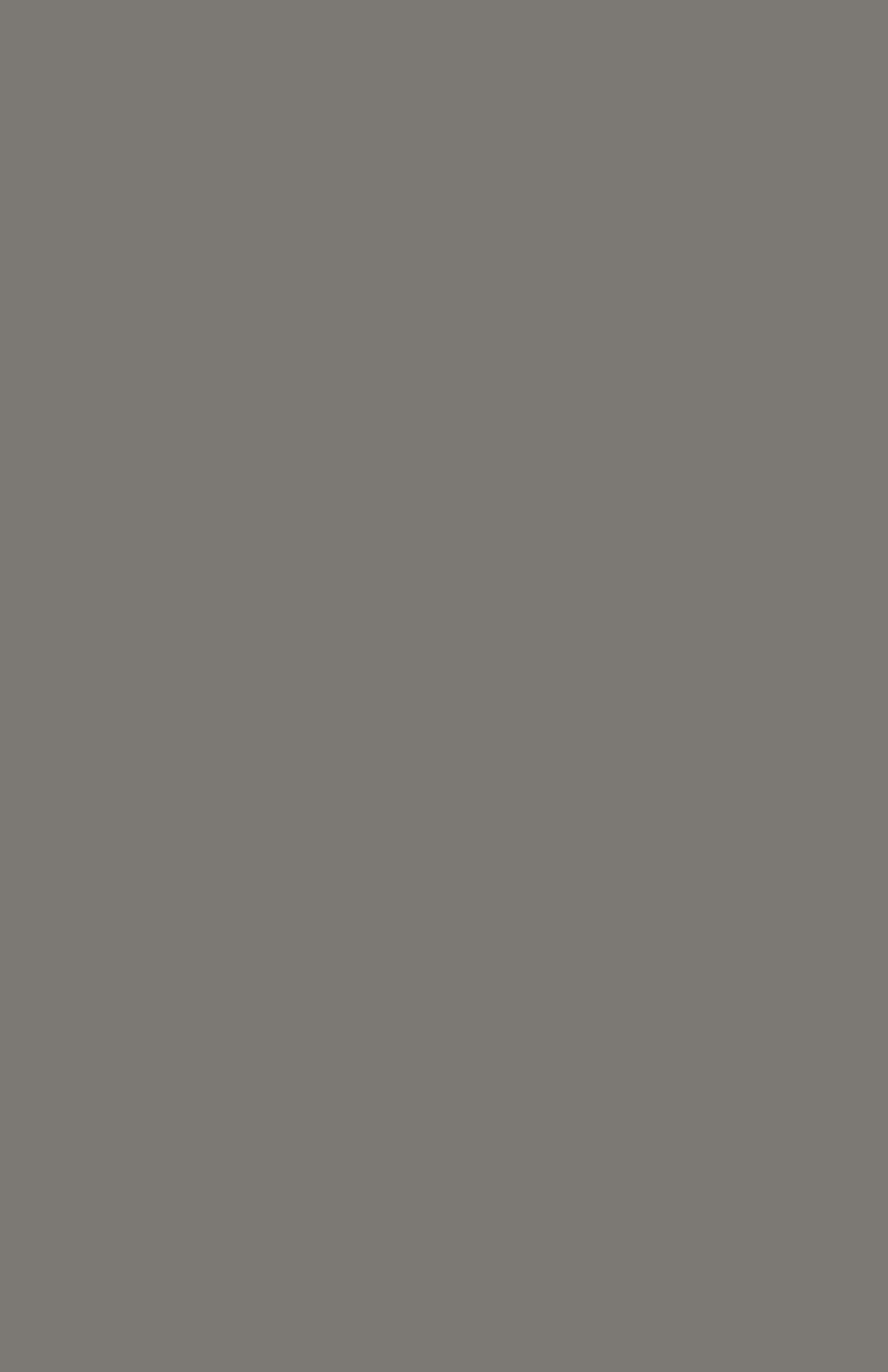*All Day Dining*

SERVED DAILY FROM 11AM - 11PM

will be added to all orders. To order, please use the "Dining" button on your phone. A delivery charge of \$10 per order, applicable taxes, and a 19% service charge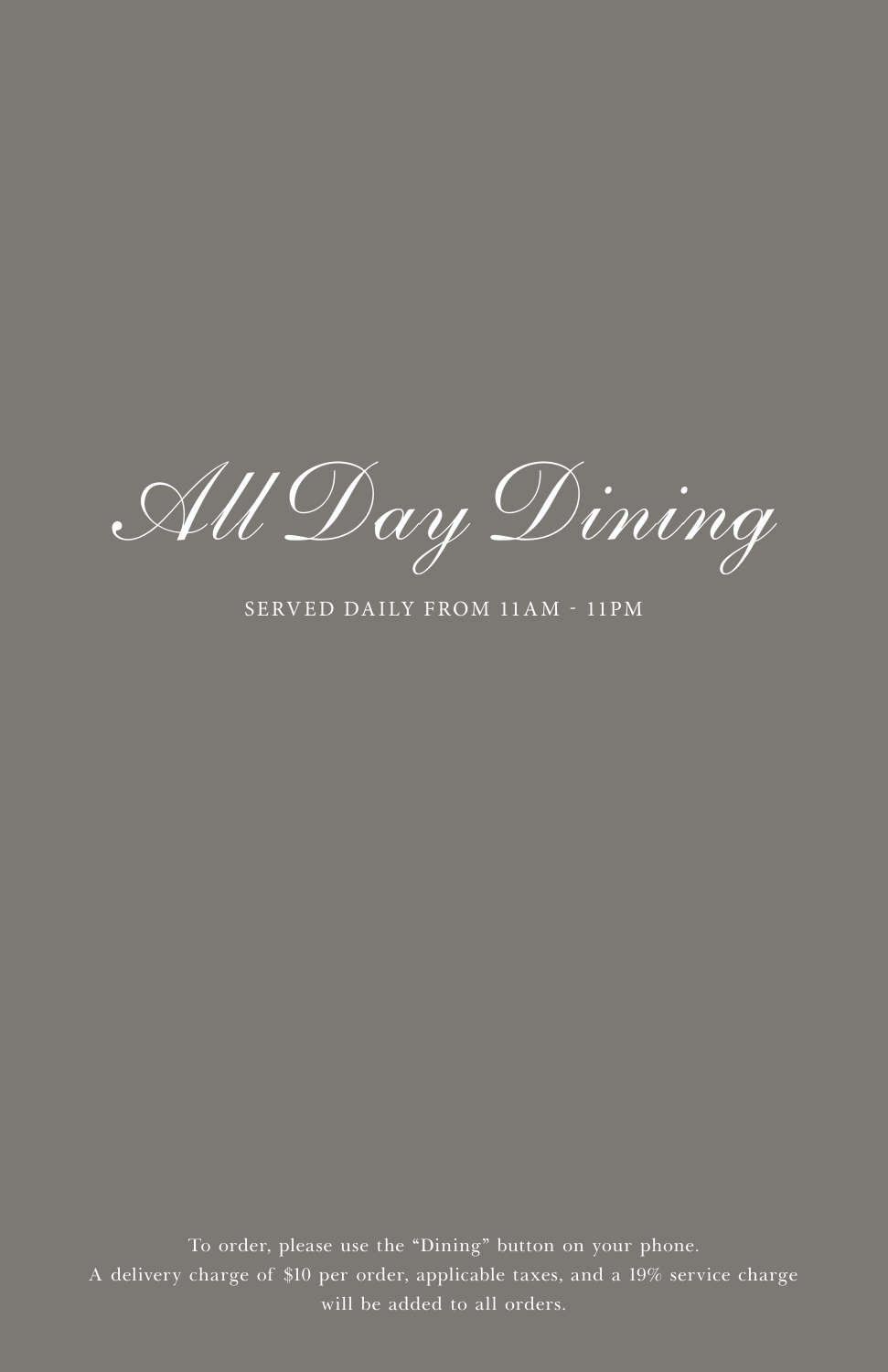*All-Day Dining*

## SOUPS Seasonal Soup 22

Chicken Noodle Soup 20

#### APPETIZERS

Caviar Service

Petrossian Tsar Imperial Ossetra 205/20 grams Kaluga Huso Hybrid Imperial 295/20 grams

Shrimp Cocktail 32 4 poached prawns, lemon zest, cocktail sauce

> Chicken Wings 22 traditional buffalo sauce, crudités

Mezze Platter 25 muhammara, hummus, moutabel, labne, olives, dolamdes, za'atar pita

Artisanal Salumi 26 chef's selection, pickled vegetable, home-made mustards, rustic toast

Local Cheeses 30 chef's selection of local cheeses, honeycomb, marcona almonds raisins on the vine, cranberry-walnut toasts

> Quesadilla choice of: chicken 28 or Maine lobster 36

> > Please inform In-Room Dining of any allergies.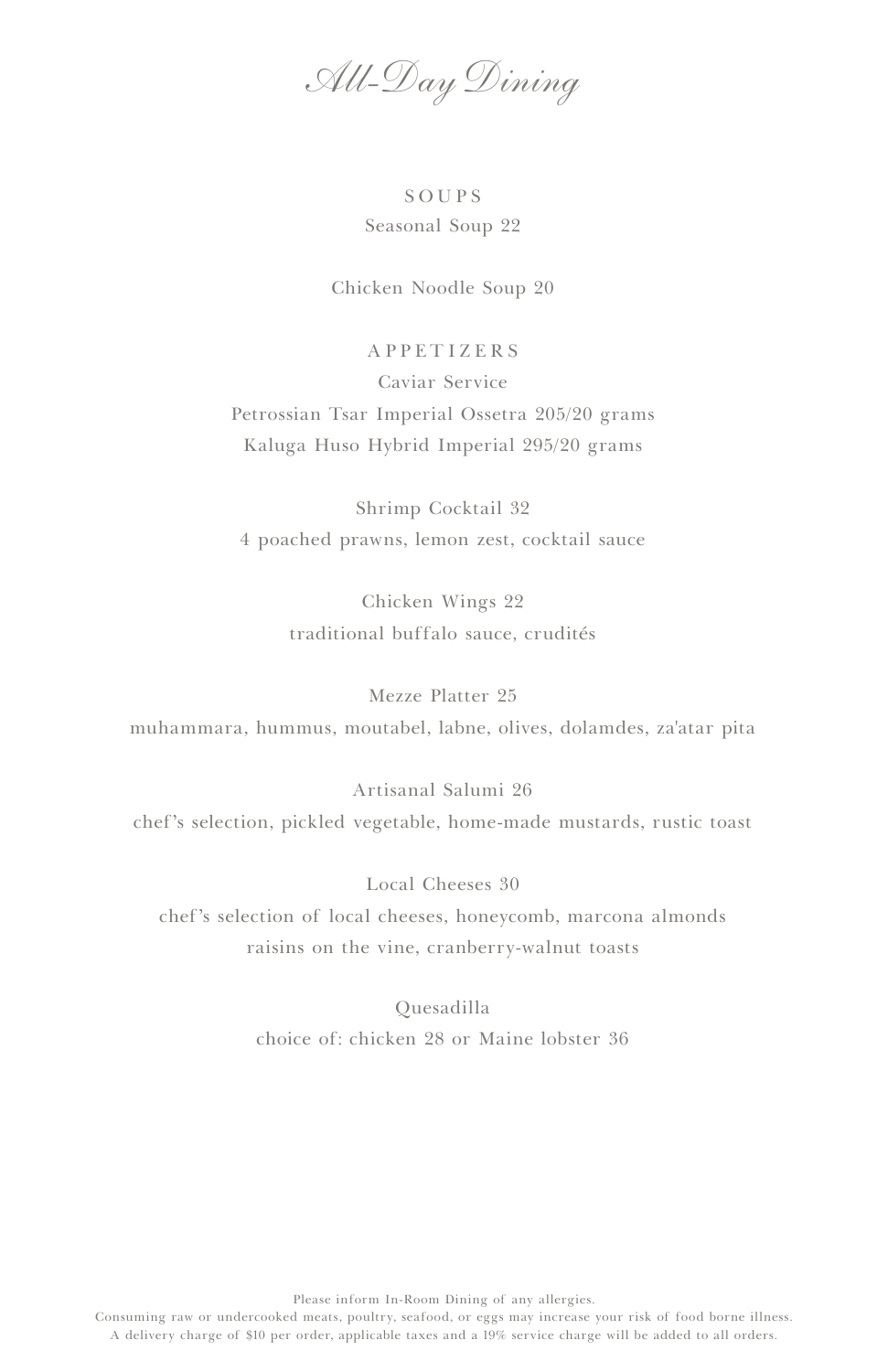*All-Day Dining*

# SANDWICHES served with French fries Classic Turkey Club 27 greens, smoked bacon, heirloom tomato

The Fitzgerald Burger 32 chef's special blend, house-made ketchup, smoked bacon local NY pickles, brioche bun, French fries

Plaza Lobster Roll 36 Maine lobster, citrus bouillon, butter potato rolls, cilantro yuzu aioli

Edwardian Lobster Roll 56 Maine lobster, citrus bouillon, butter potato rolls, cilantro yuzu aioli, Petrossian Tsar Imperial Ossetra

#### SALADS

add chicken 8, salmon 14, shrimp 16, lobster 24

Farm Lettuces 21 shaved vegetables, heirloom tomatoes, citrus vinaigrette

Caesar Salad 22 gem lettuce, parmesan reggiano, cracked pepper croutons, caesar dressing

Heirloom Tomato Salad 26 green olives, white anchovies, burrata, cucumber, mushroom purée, basil vinaigrette

Please inform In-Room Dining of any allergies.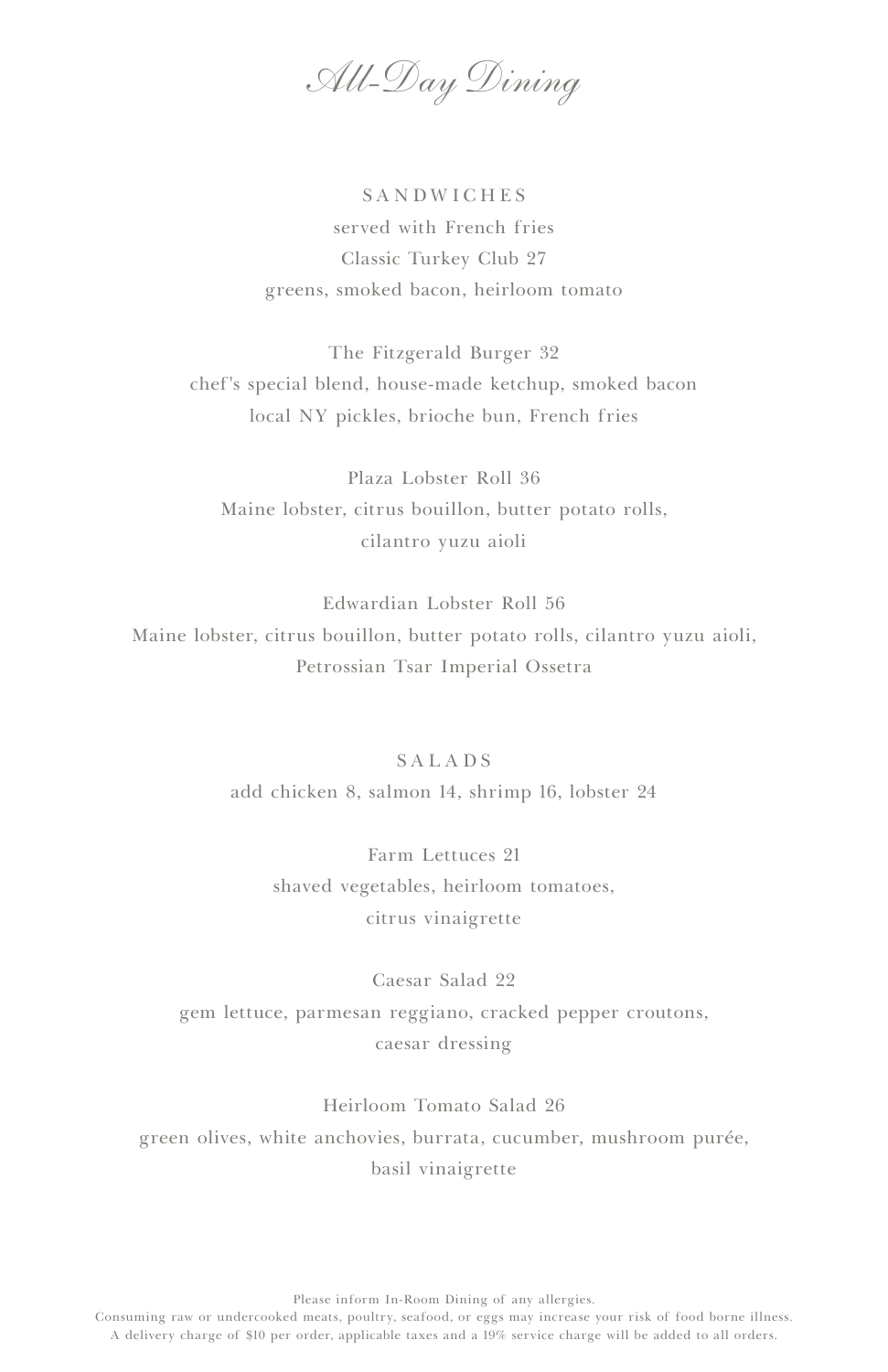*All-Day Dining*

#### MAINS

8oz Porcini Crusted Filet Mignon 55 creamed spinach, tri-color fingerling, sauteed in foie gras butter

T-Bone Steak 107 Yukon gold mashed potatoes, grilled broccoli

Pan Seared Chicken Breast 38 warm gigante bean salad, roasted heirloom carrots, rosemary wine reduction

> Fennel Crusted Salmon 36 curried chick peas, cauliflower, spinach, preserved lemon

> Lobster Pappardelle 41 Maine lobster, shaved fennel, edamame, lobster mushroom, taragon cream sauce

Pan Seared Scallops 48 sauteed morel's mushrooms, polenta, romanesco sauce

> Grilled Colorado Lamb 58 Juniper berry, & mustard marinade, roasted garlic tahini, mint chimichurri

#### Sides 11

baked potato, grilled asparagus, broccoli rabe, cream of spinach, rice, French fries

Please inform In-Room Dining of any allergies.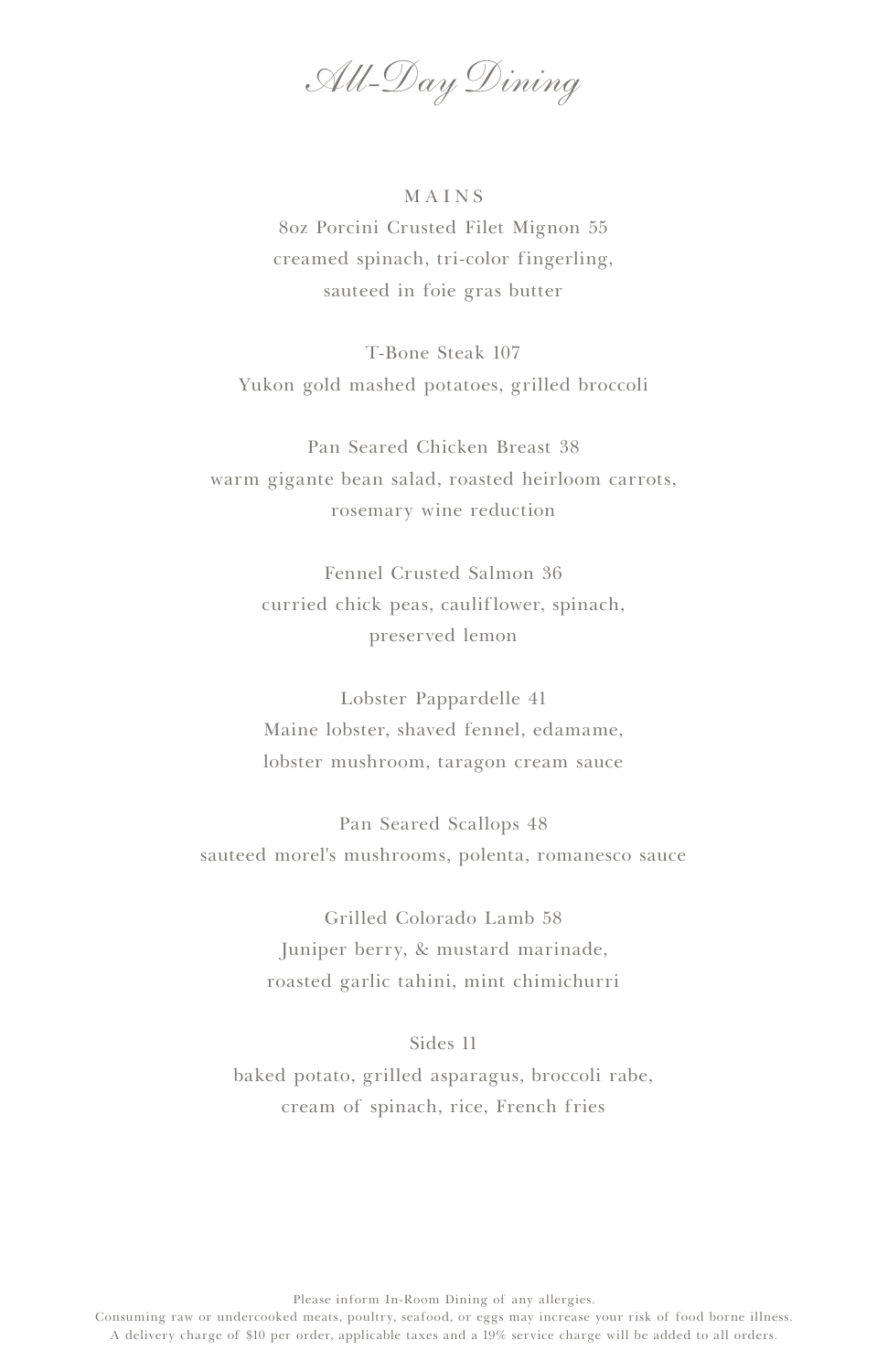*All-Day Dining*

PIZZA & PASTA Pizza Margherita 26 traditional tomato basil sauce, fresh mozzarella

Make Your Own Pizza 32 choice of 3 toppings, additional toppings 2 fresh mozzarella, blue cheese, tomatoes, market mushrooms, peppers, olives, shrimp, grilled chicken, sausage, pepperoni

> Rigatoni 30 Sunday gravy, pecorino romano cheese

> > Orrechiette 28

broccoli rabe, chickpeas, sundried tomato, olive oil, white wine

Gluten-Free Pasta available upon request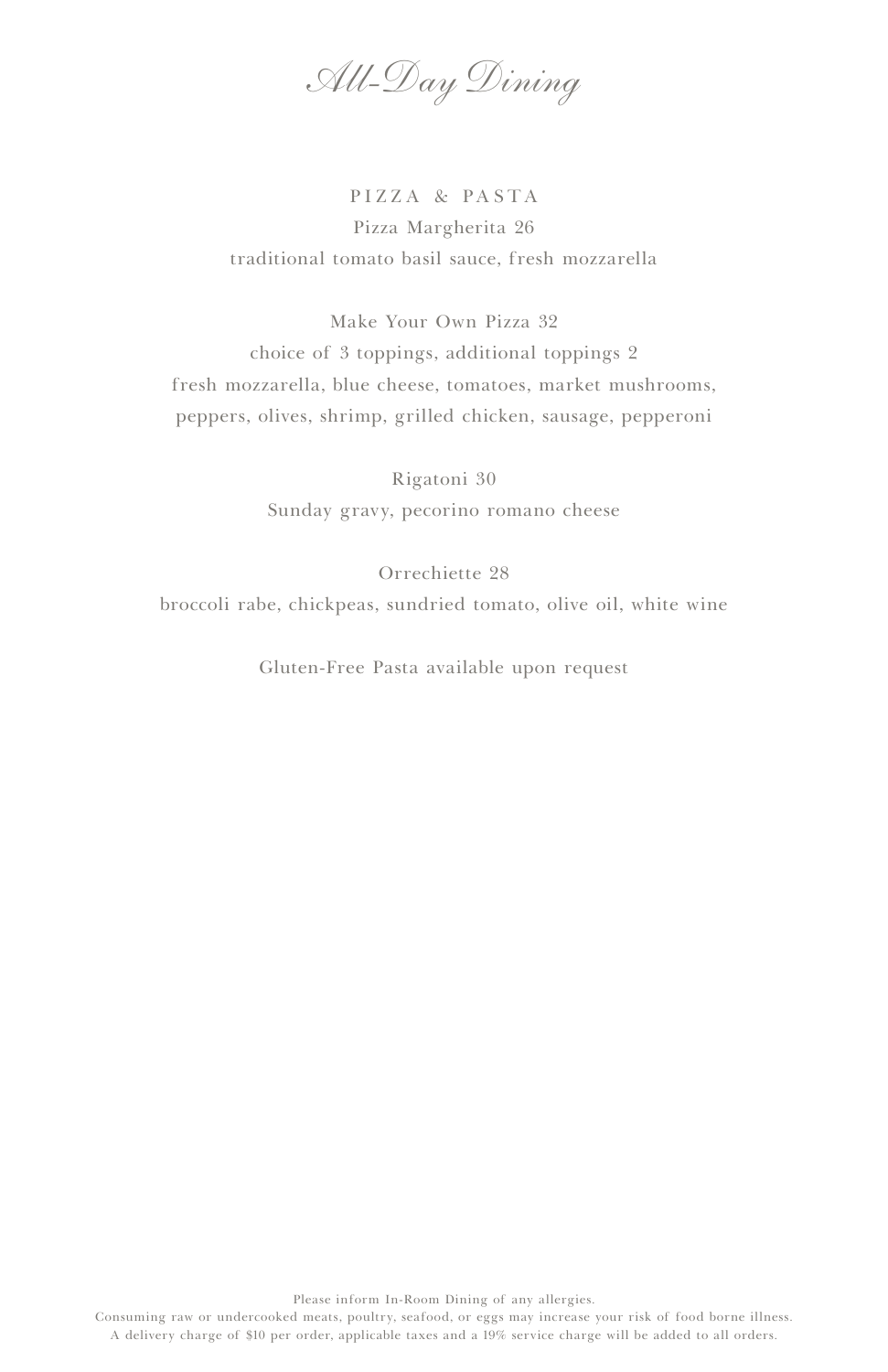*All-Day Dining*

DESSERTS Seasonal Lady M Crépe Cake 20 choice of: vanilla or chocolate raspberry mint preserve

Kalamansi & Banana Delice 21 mango & passion fruit sorbet, chocolate praline crispy leaves

Milk Chocolate Candy Bar 20 milk chocolate caramel ganache, caramelized salted hazelnuts almond and hazelnut dacquoise, Huckleberry compote

Flourless Chocolate Cake 18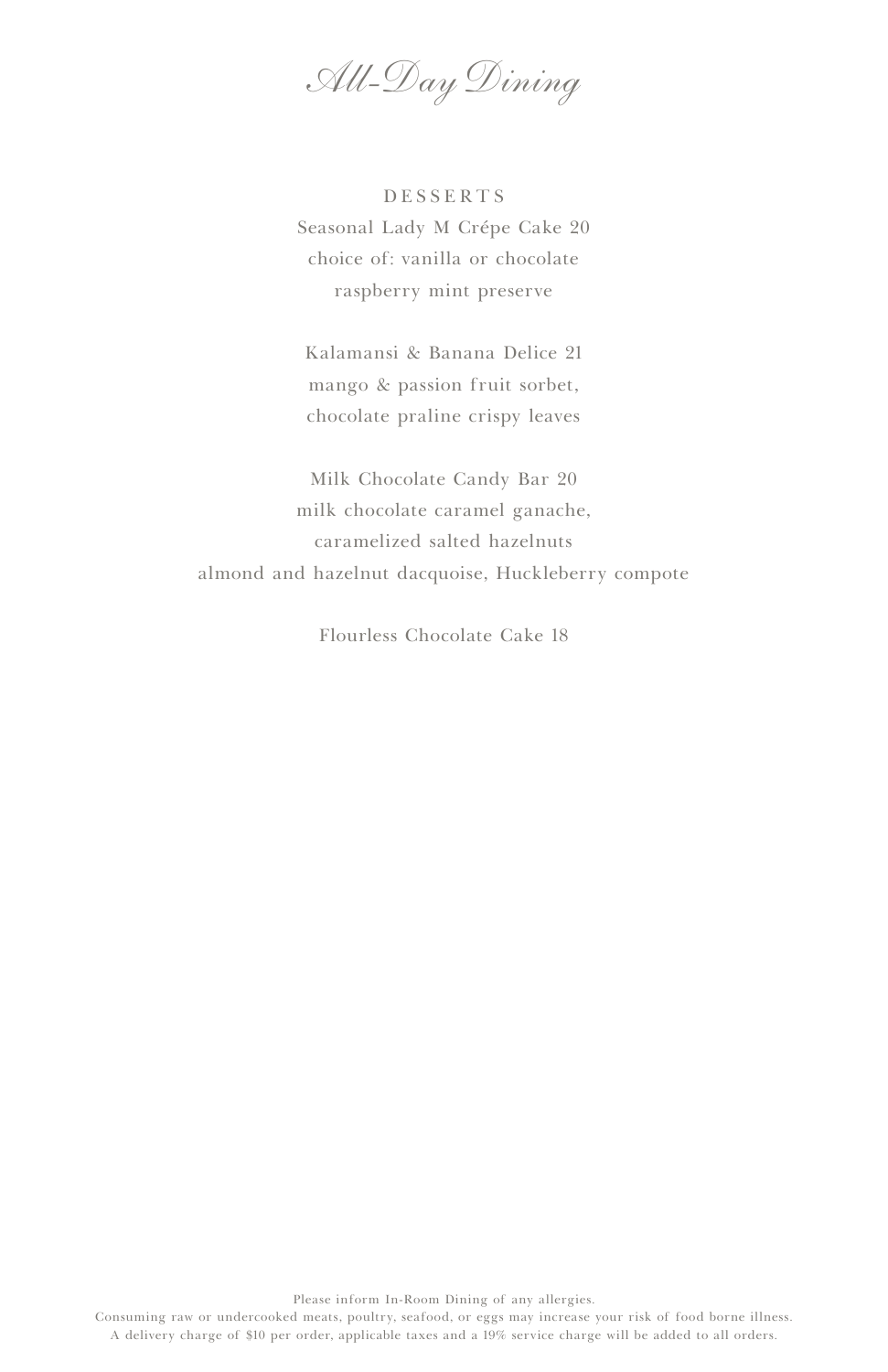*All-Day Dining*

DESSERTS TO SHARE Citrus crème brulée 36 blood orange & cinnamon jelly, flourless pistachio cake

Ice Cream Sundae 23 three scoops of ice cream, whipped cream, maraschino cherries, M&M's, chocolate sauce

Banana Split 21 three scoops of vanilla ice cream, whipped cream, caramel croquant, chocolate sauce

> Ice Cream 19 three scoops seasonal ice cream

> Sorbet 19 three scoops of seasonal sorbet

Home Alone Sundae 300 sixteen scoops of assorted ice cream, whipped cream, maraschino cherries, M&M's, chocolate, caramel & raspberry sauce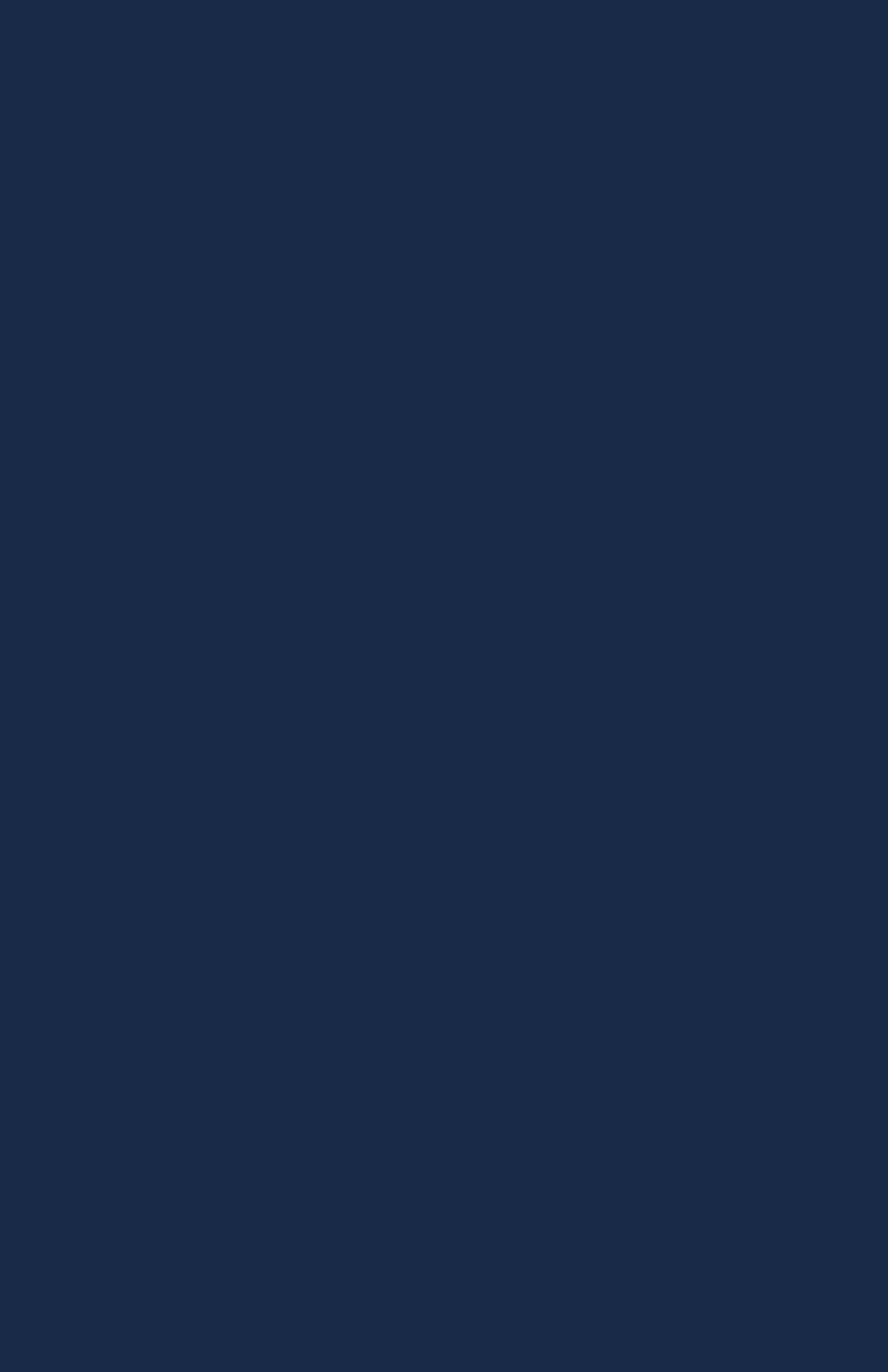Late Night Dining

SERVED DAILY FROM 11PM - 6AM

will be added to all orders. To order, please use the "Dining" button on your phone. A delivery charge of \$10 per order, applicable taxes, and a 19% service charge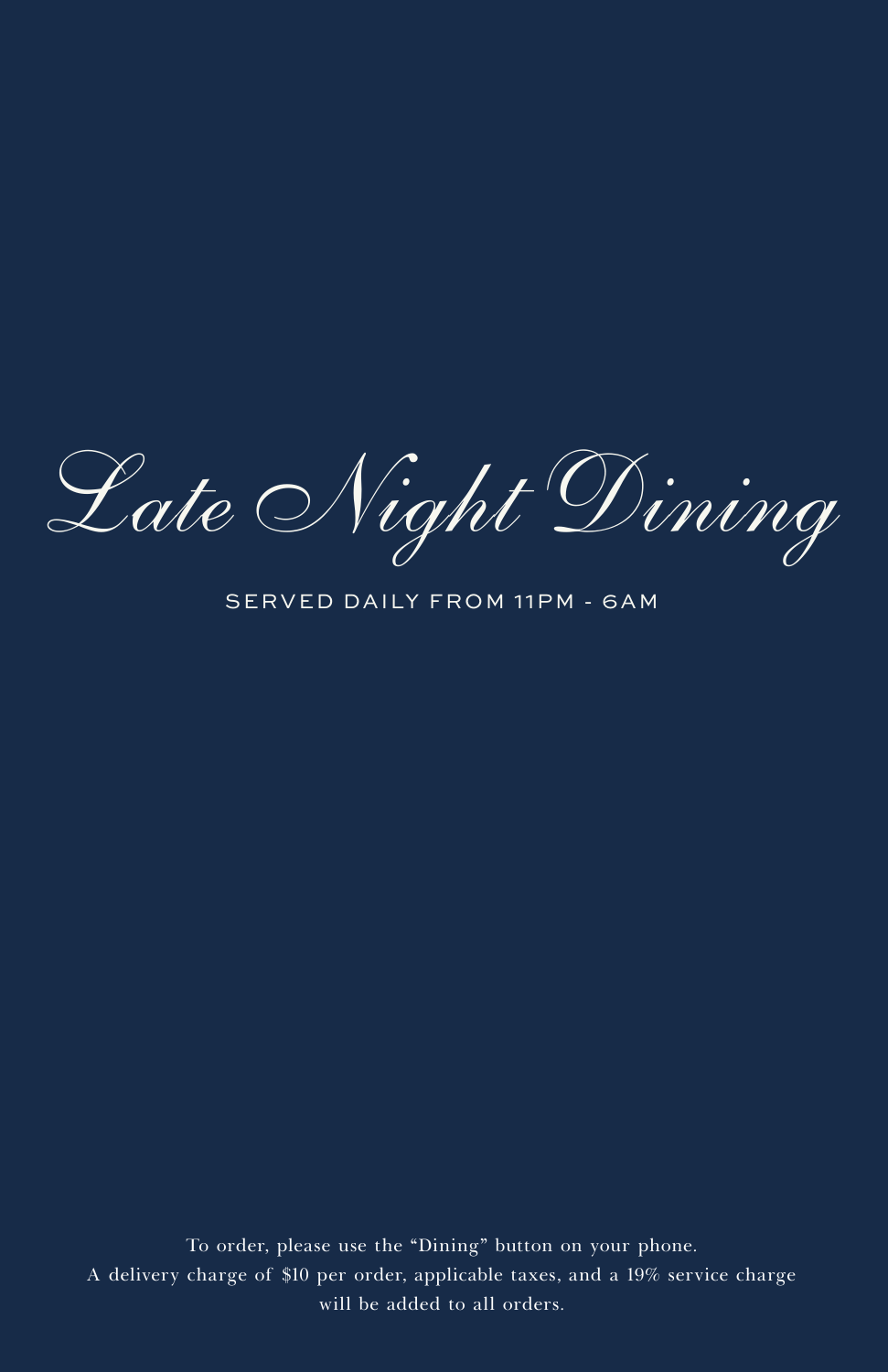*Late Night Dining*

LITE FARE Chicken Noodle 20

Chicken Caesar Salad 30 gem lettuce, parmesan reggiano, cracked pepper croutons

Local Cheeses 30 chef's selection of local cheeses, honeycomb, marcona almonds raisins on the vine, cranberry-walnut toasts

> Chicken Wings 22 traditional buffalo sauce, crudităs

Quesadilla choice of: chicken 28 or Maine lobster 36 served with French fries

> PIZZA & PASTA Mac & Cheese 25 elbow pasta, three cheese sauce

Pizza Margherita 26 traditional tomato basil sauce, fresh mozzarella

Make Your Own Pizza 32 cchoice of 3 toppings, additional toppings 2 fresh mozzarella, blue cheese, tomatoes, market mushrooms, peppers, olives, shrimp, grilled chicken, sausage, pepperoni

Please inform In-Room Dining of any allergies.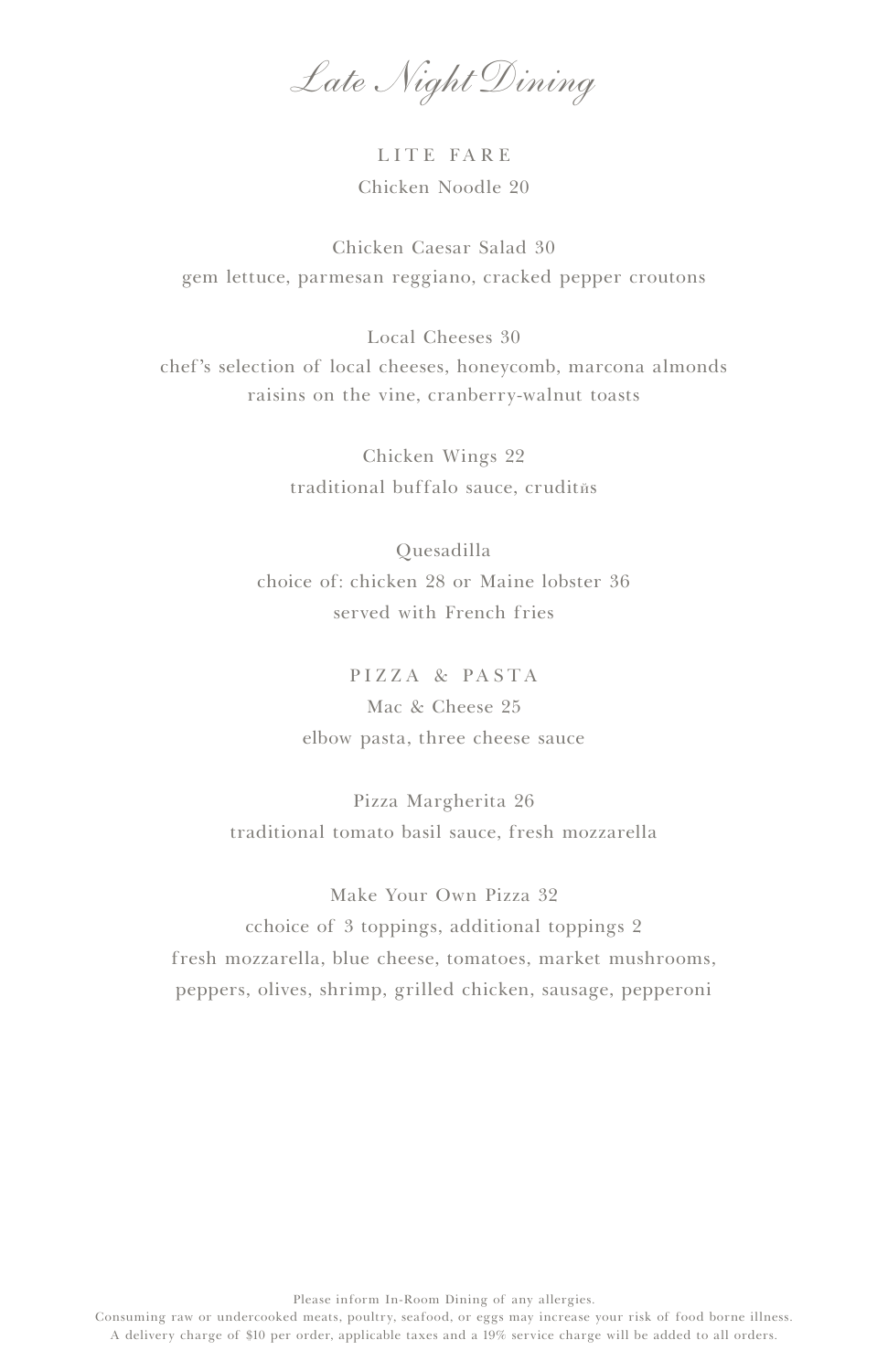*Late Night Dining*

#### MAIN

Classic Turkey Club 27 greens, smoked bacon, heirloom tomato, French fries

The Fitzgerald Burger 32 chef's special blend, house-made ketchup, smoked bacon, local NY pickles, brioche bun, French fries

Two Cage Free Eggs Any Style 28 *choice of:* bacon, chicken-apple sausage, Keswick pork sausage served with roasted tomato, breakfast potatoes & choice of toast

Make Your Own Omelette 32 *choice of:* 3 items, *additional* items 2 cheddar, Swiss, American cheese, goat cheese, bacon, ham, bell peppers, jalapenos, tomato, red onion mushroom or spinach, served with roasted tomato, breakfast potatoes & choice of toast

> T-Bone Steak 107 Yukon gold mashed potatoes, grilled broccoli

#### SIDES 11

baked potato, grilled asparagus, broccoli rabe, cream of spinach, rice, French fries

DESERTS Passion Fruit Lady M Crépe Cake 17 raspberry mint preserve

Valhrona Flourless Cake 18 Tahitian vanilla ice cream, mixed berries

Assorted Seasonal Ice Cream & Sorbet 19 Choice of three honey & citrus, Tahitian vanilla, Santo Domingo chocolate strawberry & basil, white peach, mango & bali tea

Please inform In-Room Dining of any allergies.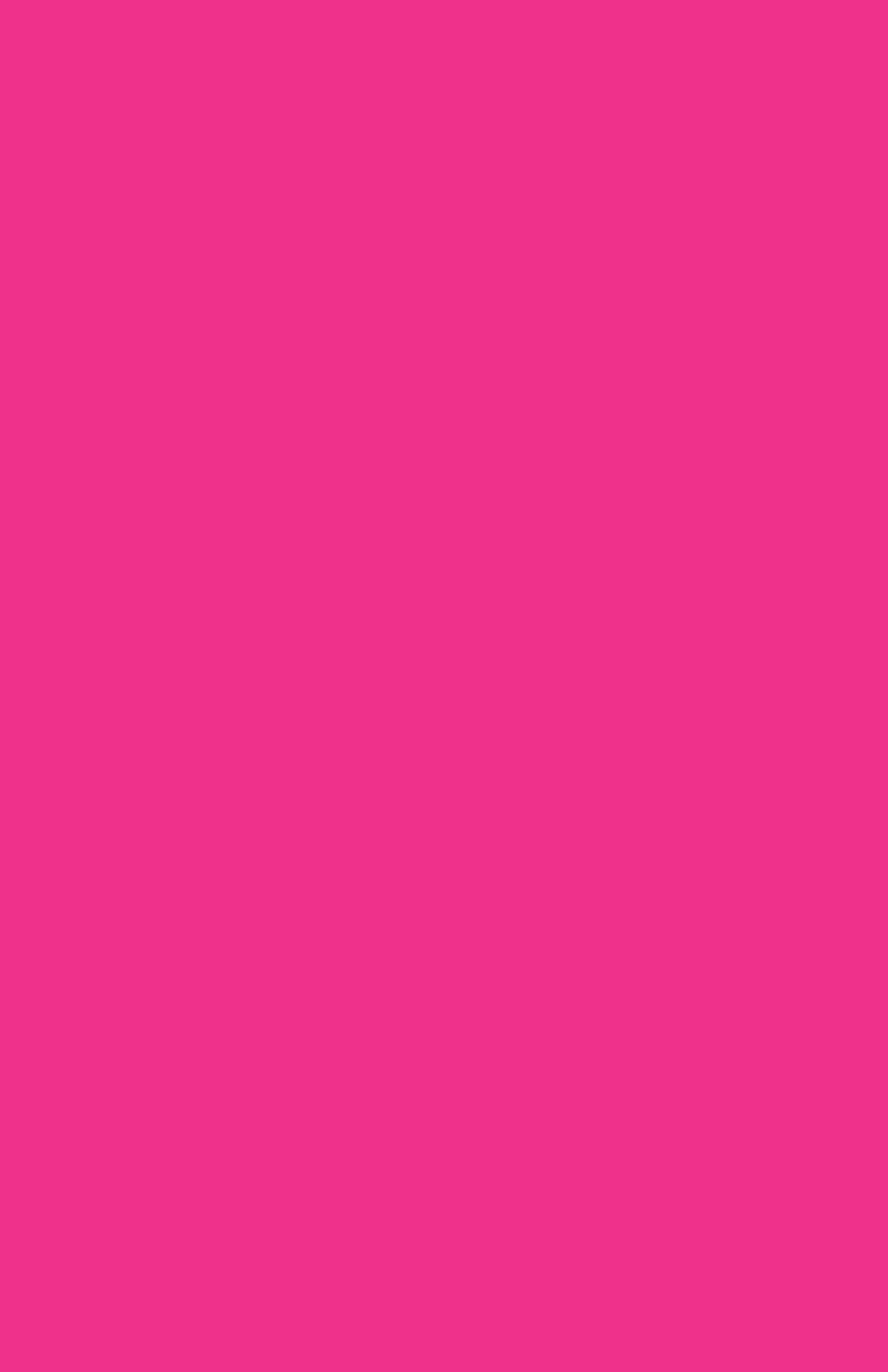*Eloise Menu*

# BREAKFAST FROM 6:30AM - 11AM ALL DAY FROM 11AM - 10PM FOR CHILDREN UP TO 12 YEARS OLD

To order, please use the "Dining" button on your phone. A delivery charge of \$10 per order, applicable taxes, and a 19% service charge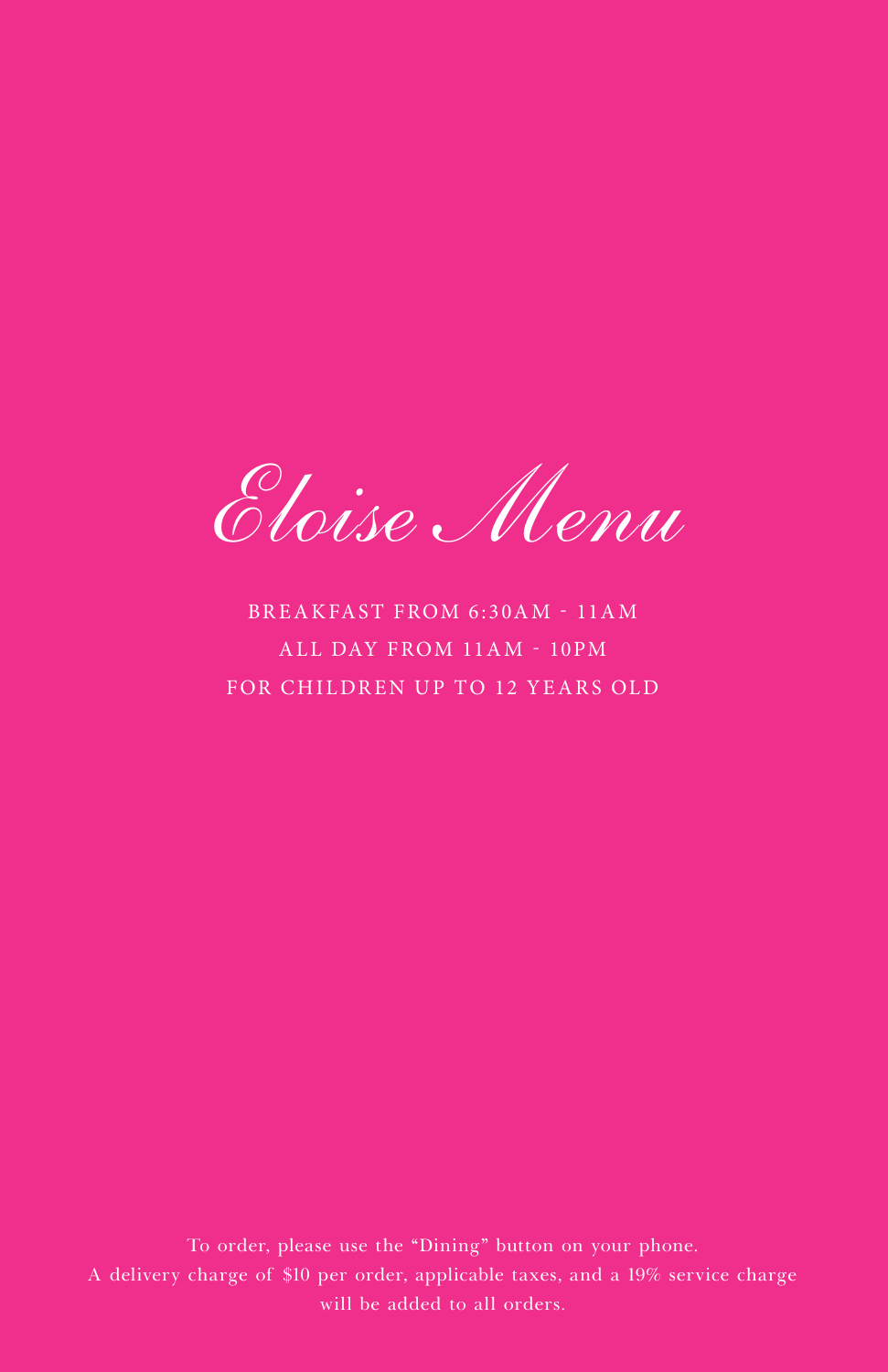*The Eloise Menu*

BREAKFAST Central Park Pancakes 15 with maple syrup

Organic Eggs Eloise 16 scrambled eggs, bacon, toast

One Egg Benny – Hot Hot Hot 18 with Canadian bacon, hollandaise

Perfect Parfait 12 granola, fresh fruit, yogurt



Please inform In-Room Dining of any allergies.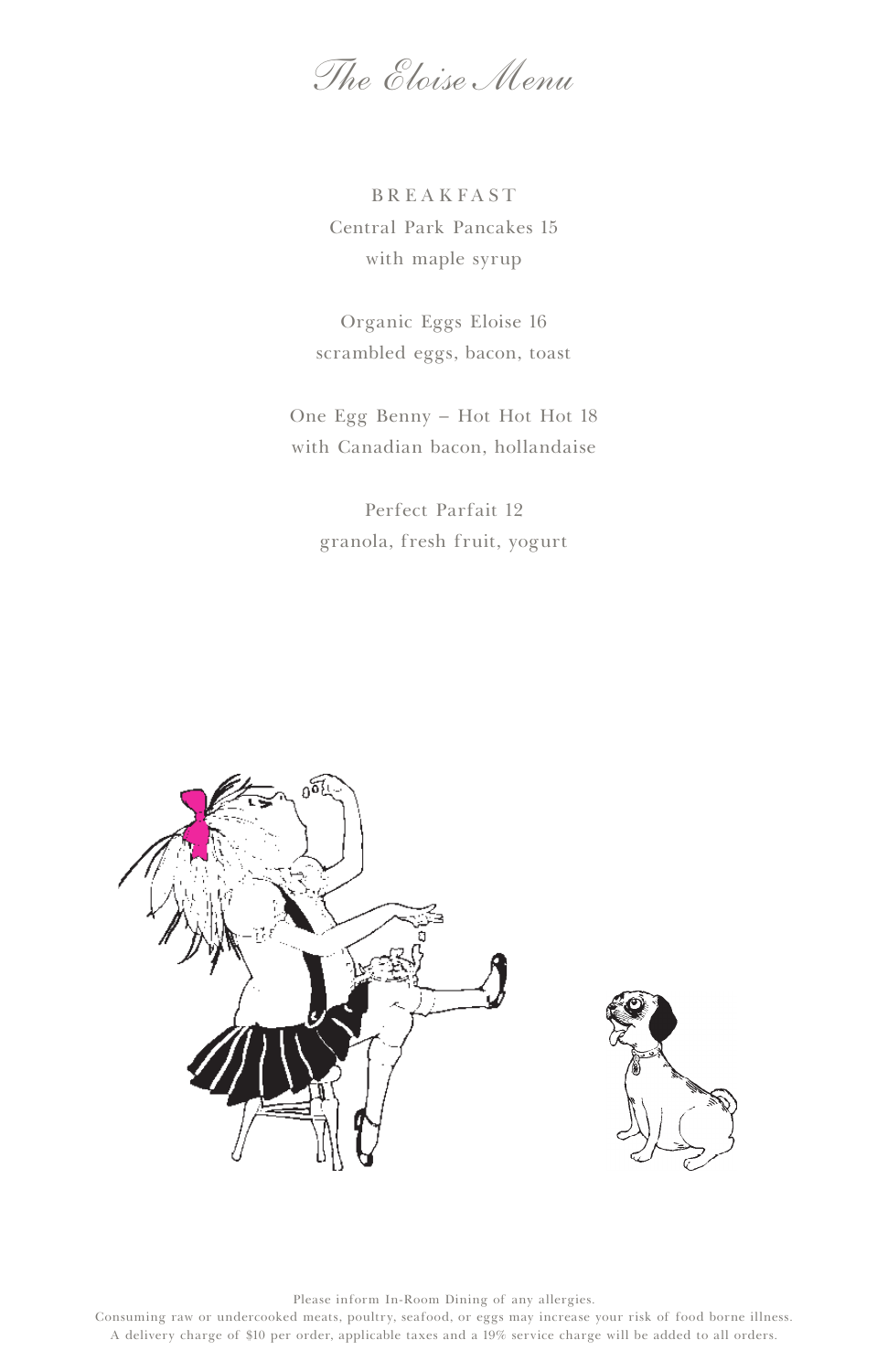*The Eloise Menu*

APPETIZERS Mr. Salomone Salad 12 mini caesar salad

I'm-Not-A-Chicken Soup 19

MAINS Charge It Please, Mac & Cheese 19

Here's What I Like: Two Sliders! 20 with cheese, choice of fries or salad

Skipperdee's Sneakers 16 breaded chicken filets with honey mustard & fries

> Organic City Child Chicken 20 grilled chicken, rice, carrots, sweet peas

Teenie Weenie 17 all-beef hot dog, choice of fries or salad

> Sir Crunch 16 ham & cheese

DESSERTS Absolutely! Ice Cream 12 one scoop of home-made ice cream

The Kevin Sundae 18 three scoops of ice cream, whipped cream, maraschino cherries, M&M's, chocolate sauce

> Hop Around 11 fruit salad



Please inform In-Room Dining of any allergies.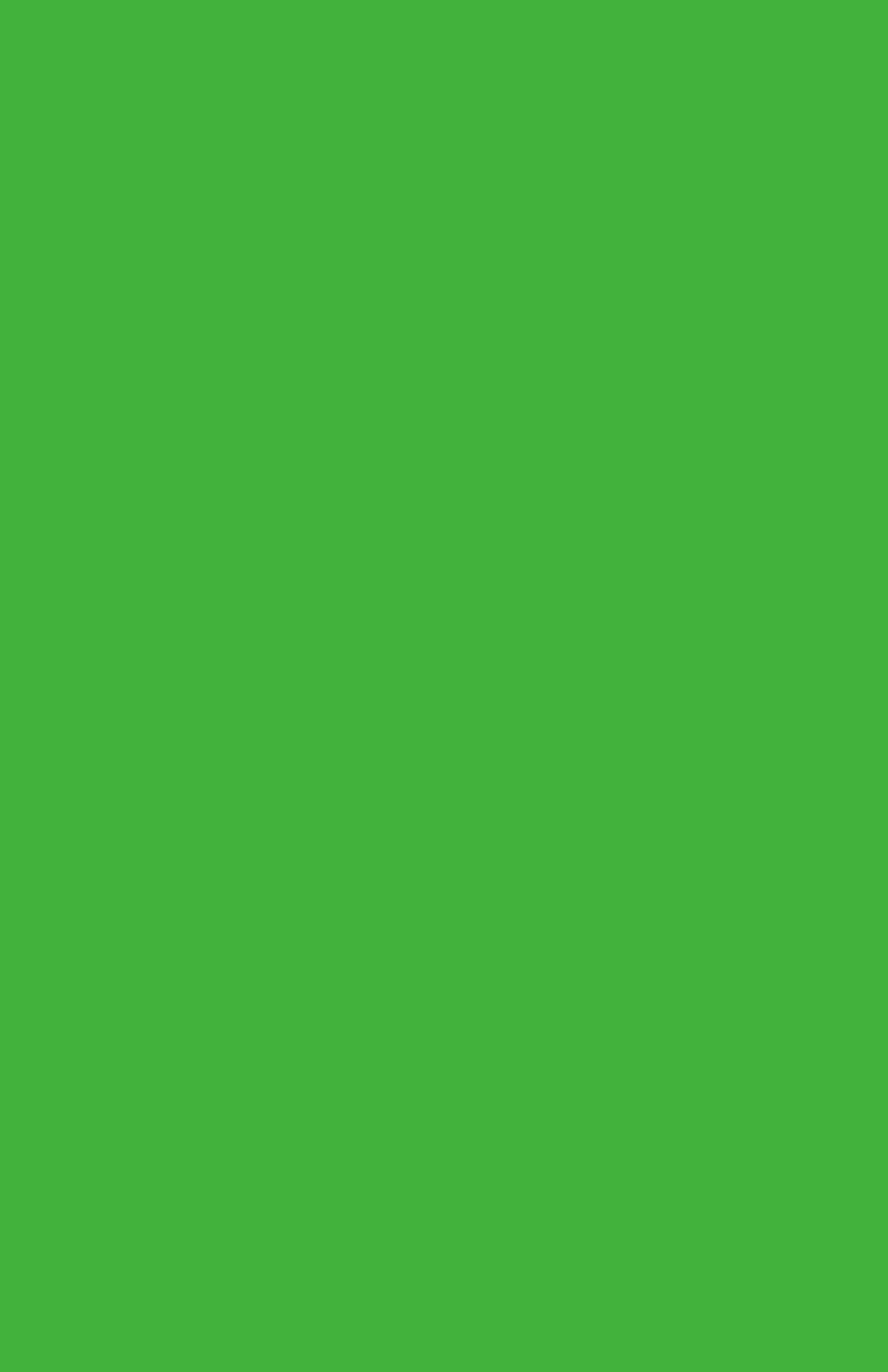*Wine, Beer &* 

*Champagne*

SERVED DAILY FROM 11AM - 4AM

To order, please use the "Dining" button on your phone. A delivery charge of \$10 per order, applicable taxes, and a 19% service charge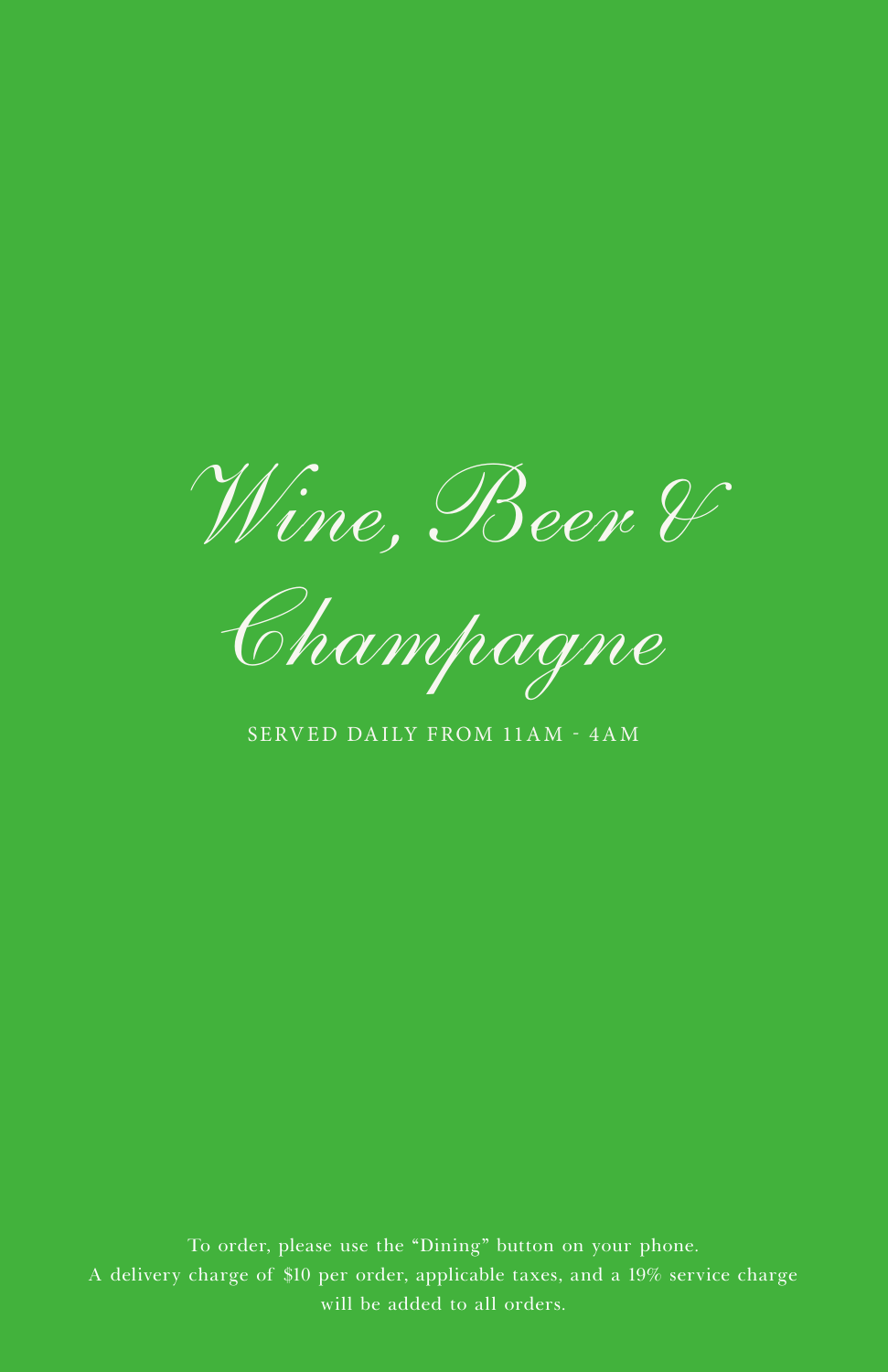*By The Glass lighter to fuller body*

WHITE WINE Allan Scott Sauvignon Blanc 19 Marlborough, New Zealand

> Jordan Chardonnay 27 Sonoma, California

# RED WINE Evolution Pinot Noir 20 Willamette Valley, Oregon

Chappellet Mountain Cuvee 26 Napa Valley, California

# CHAMPAGNE AND SPARKLING WINES *Served in 187ml bottles*

La Marca Prosecco 25 Veneto, Italy

Moét & Chandon Imperial 28 Épernay, France

Moét & Chandon Imperial Rosé 29 Épernay, France

Please inform In-Room Dining of any allergies.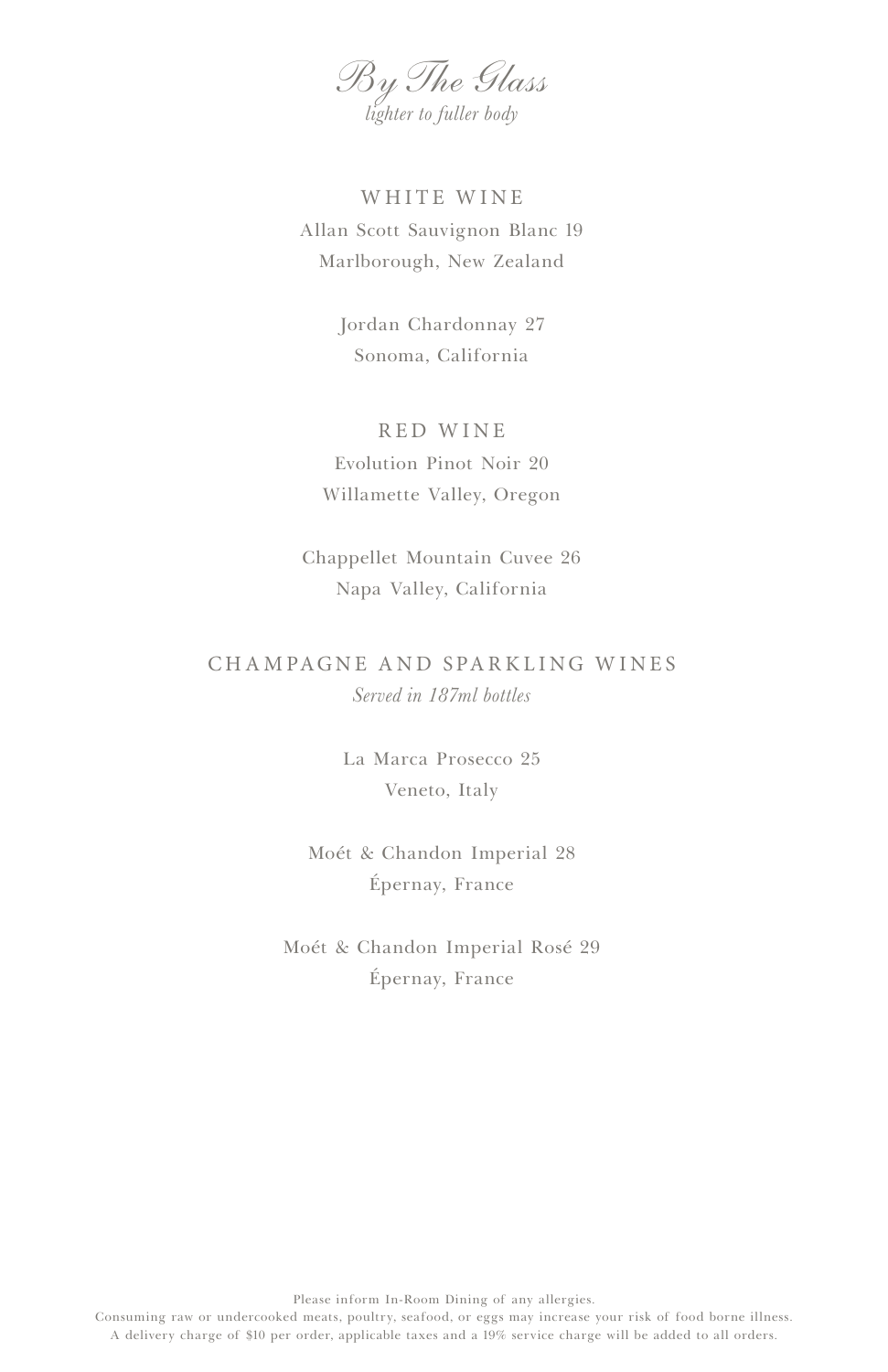*Half Bottles*

WHITE WINE Served in 375ml bottles

Pascal Jolivet Sancerre 65 Loire, France

Santa Margherita Pinot Grigio 70 Trentino-Alto Adige, Italy

Au Bon Climat Chardonnay 50 Santa Barbara, California

> Trimbach Riesling 45 Alsace, France

RED WINE Served in 375ml bottles

 La Crema Pinot Noir 50 Sonoma County, California

Terrazas Malbec Reserva 45 Mendoza, Argentina

Caymus Cabernet Sauvignon 195 Napa Valley, California

Chateau Gloria St. Julien 150 Bordeaux, France

Opus One 400 Napa Valley, California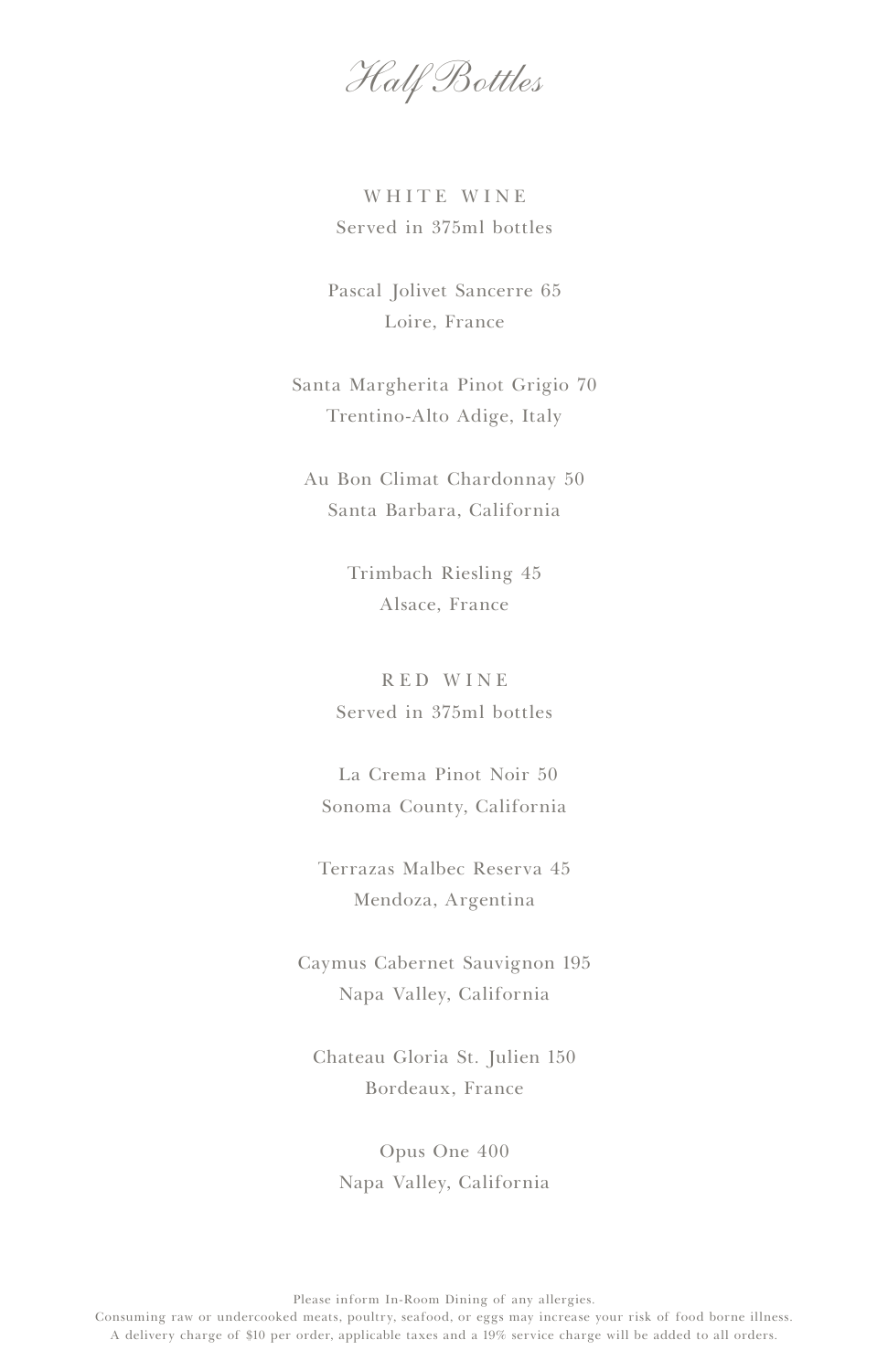

ROS É WINE Saint Marie Vie Vite, Cote du Provance, France 76

WHITE WINE Tolloy Pinot Grigio, Alto Adige, Italy 76

Jermann Pinot Grigio, Venezia, Italy 120

Trimbach Riesling, Alsace, France 90

Pascal Jolivet Sancerre, Loire Valley, France 95

Cakebread Sauvignon Blanc, Napa Valley, California 120

Allan Scott Sauvignon Blanc, Marlborough, New Zealand 80

Goldwater Sauvignon Blanc, Marlborough, New Zealand 70

William Févre Chablis, Burgundy, France 95

Au Bon Climat Chardonnay, Santa Barbara, California 85

Sonoma-Cutrer Chardonnay Russian River, California 85

Cakebread Chardonnay, Napa Valley, California 145

Jordan Chardonnay, Sonoma, California 110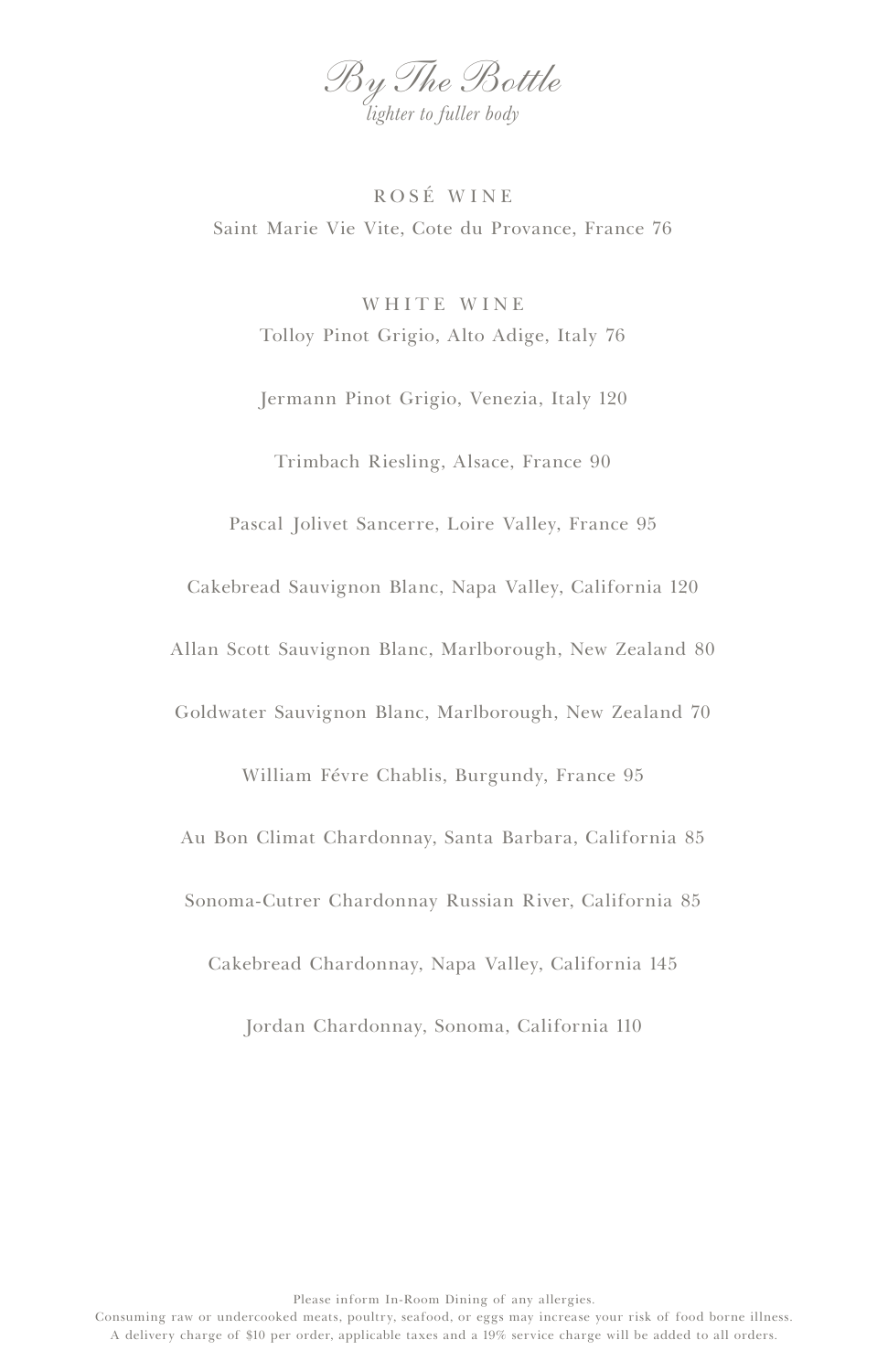

RED WINE

Au Bon Climat Pinot Noir, Santa Barbara, California 86 Flowers Pinot Noir, Sonoma Coast, California 195 Gary Farrell Pinot Noir, Russian River Valley, California 150 Domaine Pierre Gelin, Gevrey-Chambertin, France 280 Provenance Merlot, Napa Valley, California 160 Castello Banfi Rosso di Montalcino, Tuscany, Italy 85 1975 Cabernet Sauvignon, Central Coast, California 85 Caymus Vineyards Cabernet Sauvignon, Napa Valley, California 280 Frog's Leap Cabernet Sauvignon, Rutherford, California 190 Joseph Phelps Cabernet Sauvignon, Napa Valley, California 250 Rosenblum Zinfandel, Sonoma County 150 Joseph Phelps 'Insignia', Napa Valley, California 680 Chatebu Ducru-Beaucaillou, Bordeaux, France 700 Opus One Red Blend, Napa Valley, California 700

Please inform In-Room Dining of any allergies.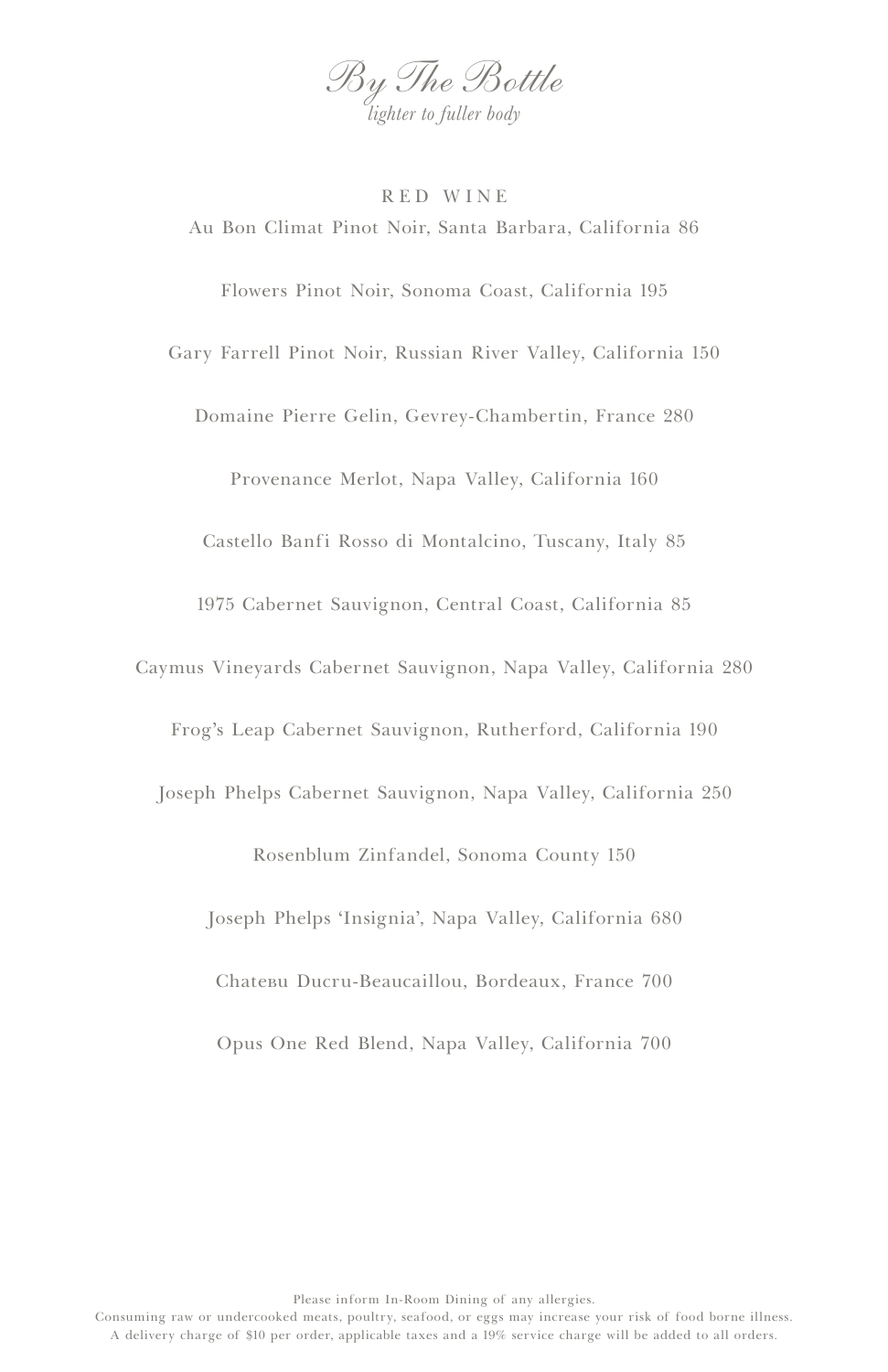*Champagne By The Bottle lighter to fuller body*

# CHAMPAGNE Nicolas Feuillate Brut, Chouilly, France 125

Laurent Perrier Brut, Tours sur Marne, France 160

Taittinger 'La Francaise', Reims, France 180

Veuve Clicquot, Reims, France 160

Krug Grande Cuvée, Épernay, France 600

ROSÉ CHAMPAGNE Laurent Perrier Brut, Tours sur Marne, France 250

Молt Chandon Imperial, Épernay, France 220

Perrier Jouet 'Blason' Épernay, France 250

Taittinger Prestige, Reims, France 250

Veuve Clicqout, Reims, France 195

# PERSTIGE CHAMPAGNE Moét & Chandon 'Dom Perignon' Épernay, France 600

Moét & Chandon 'Dom Perignon' Rosé Épernay, France 880

Louis Roederer 'Cristal' Reims, France 700

Louis Roederer 'Cristal' Rosé Reims, France 1400

Veuve Clicquot Ponsardin "La Grande Dame" Brut, Reims 600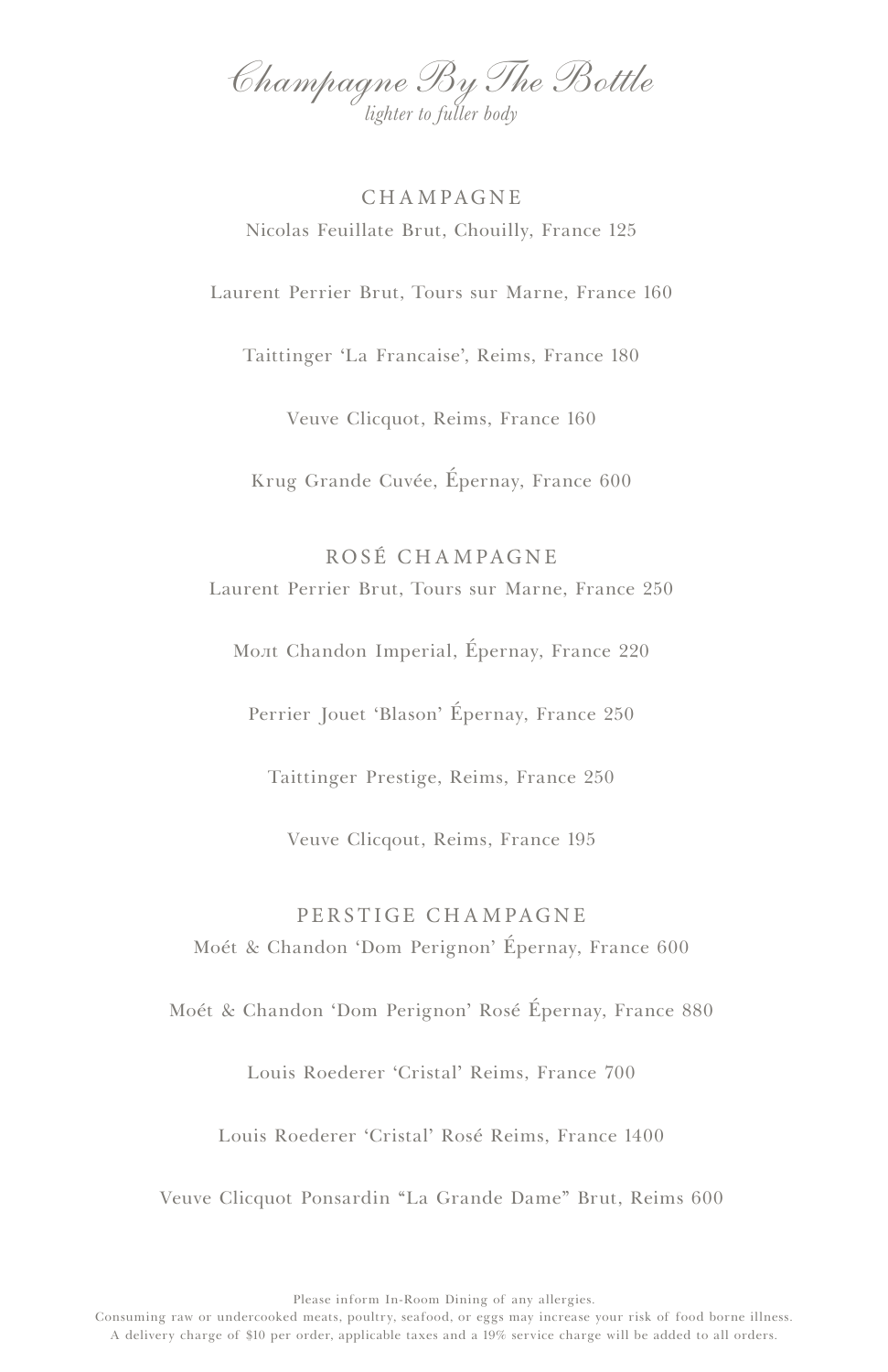*Beer*

# DOMESTIC BEER Original Sins 12 Hard Cider, New York

Brooklyn Brewery 12 East IPA, New York

Samuel Adams 10 Lager, Boston, Massachusetts

Ommegang Three Philosophers 18 Quadrupel and Belgian Kriek Blend, New York

> IMPORTED BEER Amstel Light 10 Light Lager, Netherlands

> > Corona 10 Pale Lager, Mexico

Heineken 10 Pale Lager, Netherlands

Stella Artois 12 Belgian Pilsner, Belgium

Hitachino 19 Belgian White Ale, Japan

St. Pauli Girl 10 Non-Alcoholic Beer, Germany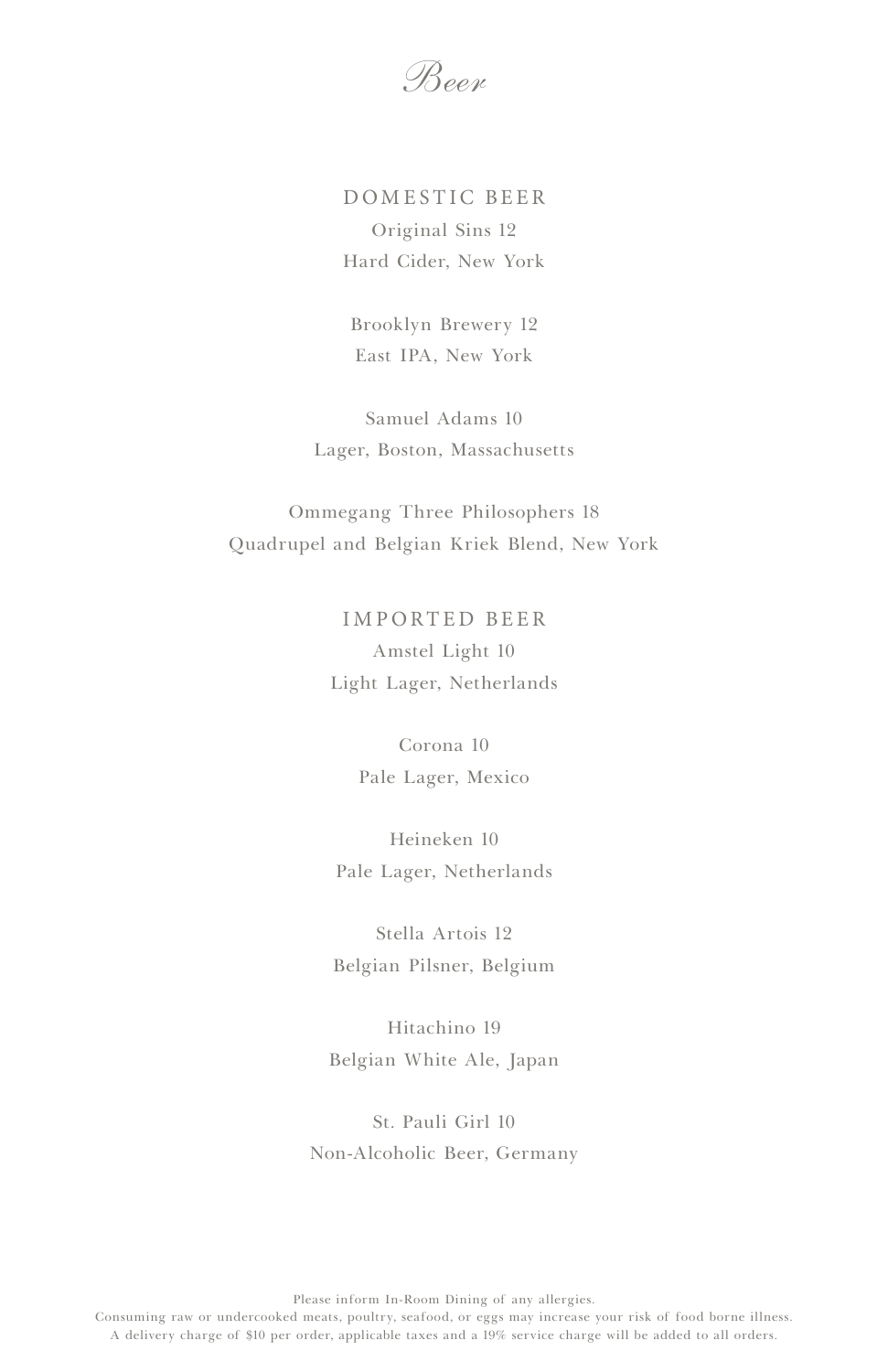*Bottle Service*

VODKA Tito's 275 Grey Goose 350 Ketel One 350 Belvedere 300

GIN

Tanqueray 250 Bombay Original Dry 250 Hendrick's 300

# TEQUILLA Patron Silver 300 Don Julio Reposado 350 Corzo Anejo 375 Don Julio 1942 800

RUM Bacardi 250 Ten Cane 275 Myers's Dark 12 300

Please inform In-Room Dining of any allergies.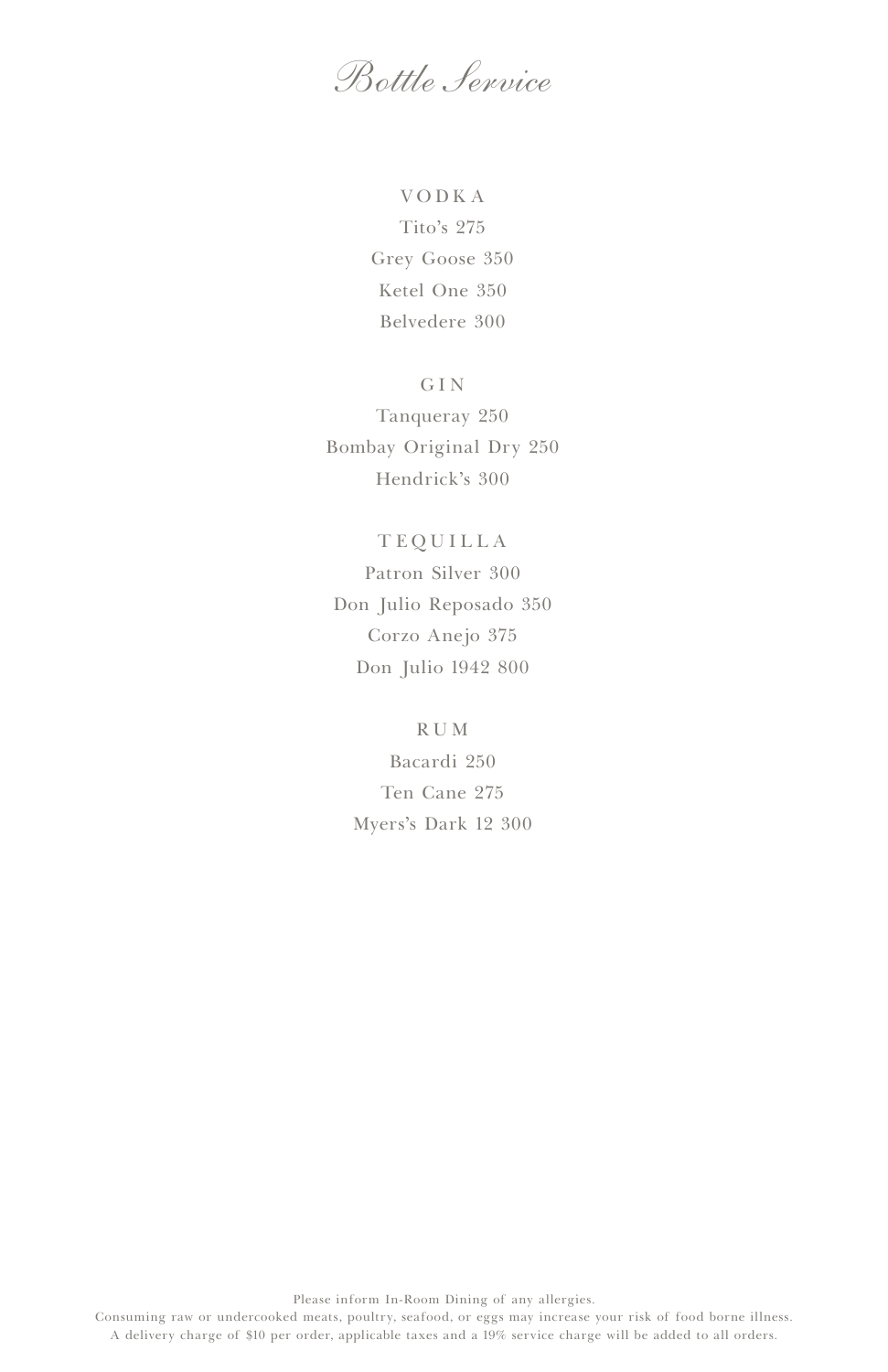*Bottle Service*

COGNAC Remy Martin V.S.O.P. 400 Couvoisier XO 700 Hennessy XO 800 Louis XIII 6000

> WHISKEY Jack Daniel's 300 Crown Royal 300 Bushmills 16 375

# BOURBON

Maker's Mark 300 Knob Creek 300 Woodford Reserve 350

SCOTCH

Chivas Regal 12 300 Johnnie Walker Black 300 Johnnie Walker Blue 900

SINGLE MALT SCOTCH Glenlivet 12 400 Glenfiddich 12 400 Macallan 18 950

Please inform In-Room Dining of any allergies.